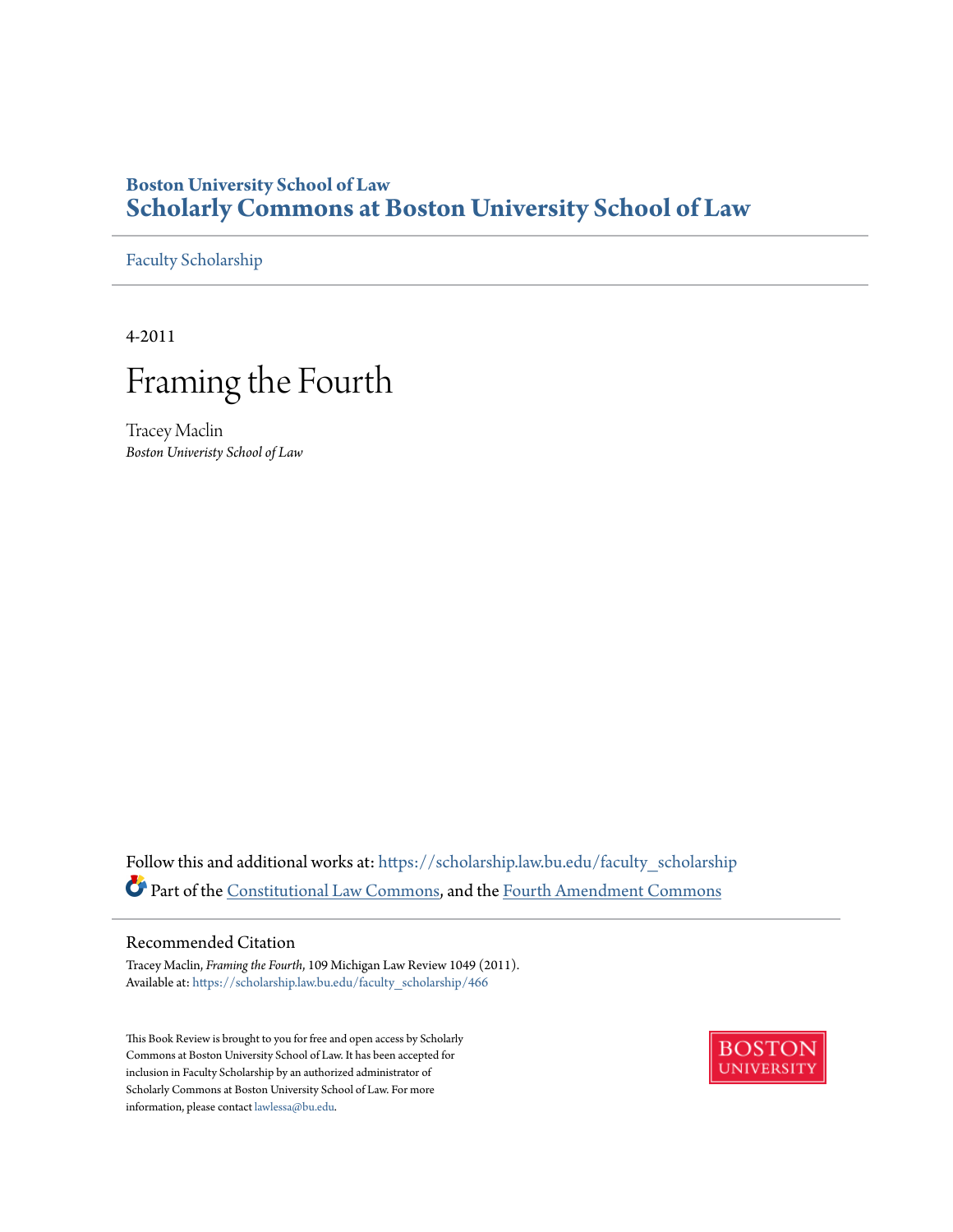

# **FRAMING THE FOURTH**

Boston University School of Law Working Paper No. 11-10 (March 7, 2011)

Tracey Maclin (Professor of Law, Boston University School of Law)

Julia Mirabella (J.D. Candidate, 2012, Boston University School of Law)

This paper can be downloaded without charge at:

http://www.bu.edu/law/faculty/scholarship/workingpapers/2011.html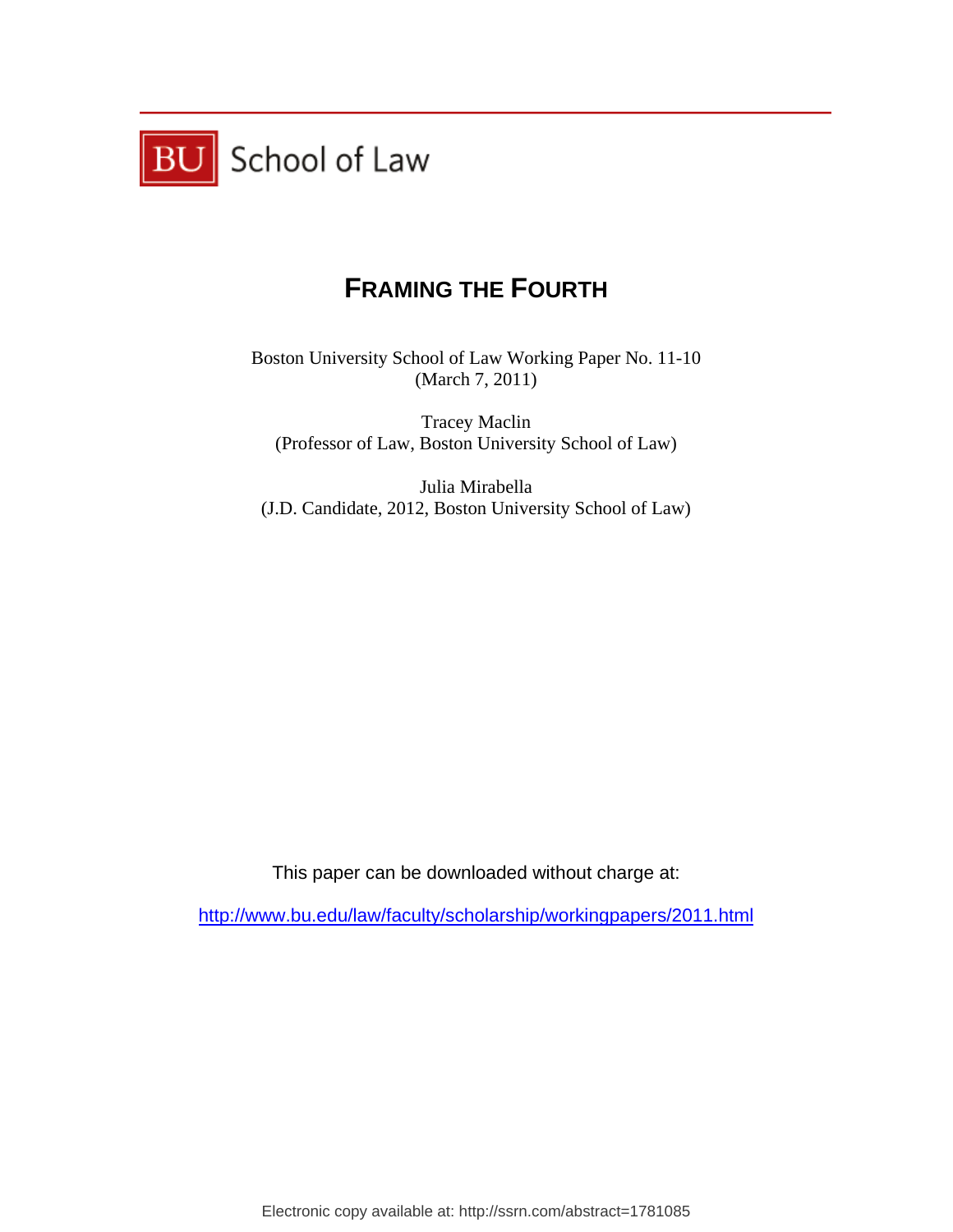# **FRAMING THE FOURTH**

# *Tracey Maclin*\* *Julia Mirabella*\*\*

The Fourth Amendment: Origins and Original Meaning, 602–1791. By *William J. Cuddihy*. Oxford and New York: Oxford Press. 2009. Pp. lxviii, 940. \$165.

# **INTRODUCTION**

As late as 1988, Fourth Amendment scholars thought they knew all they needed to know about the amendment's history. After all, the right to be free from unreasonable search and seizure is a "made in America" privilege. Unlike other parts of the Bill of Rights, the protection against unreasonable search and seizure "provides us with a rich historical background rooted in American, as well as English, experience; it is the one procedural safeguard in the Constitution that grew directly out of the events that immediately preceded the revolutionary struggle with England." The history of search and seizure in Britain and America was neatly described in books by Nelson Lasson and Jacob Landynski.<sup>2</sup> Through these books and related articles, scholars learned about the events and individuals that helped prompt the adoption of the Fourth Amendment.

Although this history was well known to judges and scholars, in the second half of the twentieth century Fourth Amendment history rarely mattered to the Supreme Court. To be sure, there were disagreements, both on and off the Court, regarding the relevance of history. The results in cases, however, rarely depended on how the Court interpreted the amendment's history.<sup>3</sup>

Our knowledge of the Fourth Amendment's history was fundamentally transformed when William Cuddihy completed his Ph.D. dissertation in 1990.<sup>4</sup> Cuddihy's study was the most comprehensive and detailed examination of the history of search and seizure law and essential reading for anyone interested in the amendment's history. At first, Cuddihy's work was little known: only a few people noticed when the highly regarded constitutional

 $\overline{a}$ 

- \*\* J.D. Candidate, 2012, Boston University School of Law.
- 1. Jacob W. Landynski, Search and Seizure and the Supreme Court 19 (1966).

 2. *Id.*; Nelson B. Lasson, The History and Development of the Fourth Amendment to the United States Constitution (Da Capo Press 1970) (1937).

 <sup>\*</sup> Professor of Law, Boston University School of Law.

 <sup>3.</sup> Professor Sklansky aptly observes that "by the early 1970s the history of the Fourth Amendment seemed increasingly beside the point." David A. Sklansky, *The Fourth Amendment and Common Law*, 100 Colum. L. Rev. 1739, 1741 (2000).

 <sup>4.</sup> William J. Cuddihy, The Fourth Amendment: Origins and Original Meaning: 602–1791 (1990) (unpublished Ph.D. dissertation, Claremont Graduate School).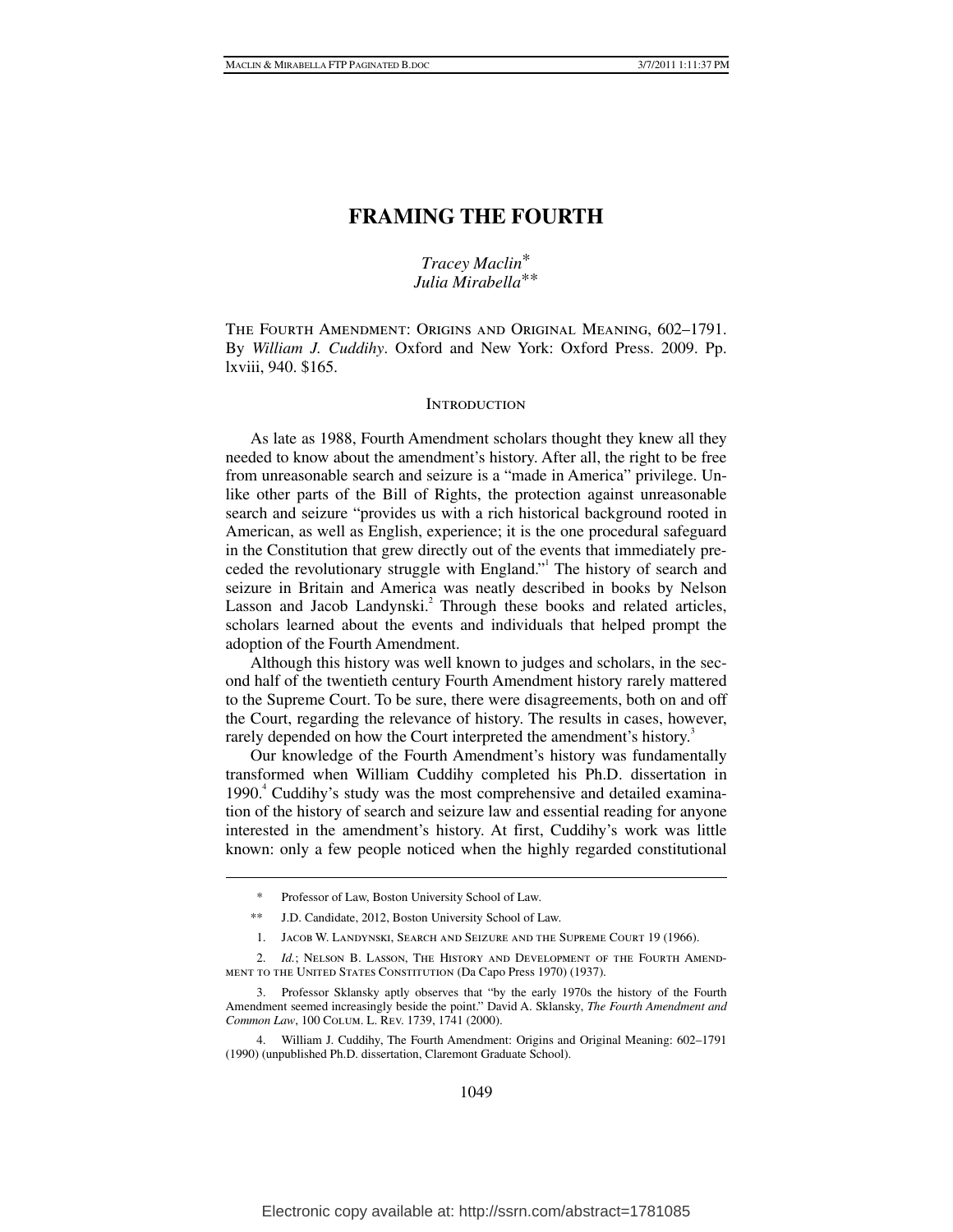historian Leonard W. Levy stated that "Cuddihy is the best authority on the origins of the Fourth Amendment."<sup>5</sup> Cuddihy finished his dissertation in 1990 and it remained unedited, unpublished, and largely unknown for several years—until Justice O'Connor made it famous by citing the dissertation thirteen times in her *Vernonia School District 47J v. Acton* dissent.<sup>6</sup> Since *Acton*, a reassessment of Fourth Amendment history has been undertaken by criminal procedure scholars, and a "portion of the credit or blame may be due William Cuddihy."7 Cuddihy's work has generated the attention scholars dream about—not only was he cited by the Court, his work apparently convinced Justice O'Connor to change "her position on a fundamental issue in constitutional law."<sup>8</sup>

A renewed interest in the Fourth Amendment's history has also been fueled by the rhetoric of Justices Scalia and Thomas. In *Wyoming v.*  Houghton,<sup>9</sup> Justice Scalia announced that a historical inquiry is the starting point for *every* search and seizure case. Scalia explained that in determining whether police conduct violates the Fourth Amendment, the Court will first decide whether the intrusion "was regarded as an unlawful search or seizure under the common law when the Amendment was framed."<sup>10</sup> If the common law "yields no answer," the Court will then decide the validity of the intrusion under a modern balancing test.<sup>11</sup>

Although *Houghton* preached a commitment to historical inquiry, the Court has not adhered to its rhetoric. Holdings in Fourth Amendment cases seldom depend on the Court's interpretation of history.<sup>12</sup> Indeed, as Professor Larry Yackle notes about the Court's constitutional rulings, "results turn (as they should) on the justices' own best judgment rather than on anything genuinely traceable to original understanding."<sup>13</sup> The Rehnquist and Roberts Courts, often claiming reliance on the text of the amendment, have applied a balancing, "reasonableness" formula to decide search and seizure cases.

 8. Morgan Cloud, *Searching through History; Searching for History*, 63 U. Chi. L. Rev. 1707, 1711 (1996).

- 9. 526 U.S. 295 (1999).
- 10. *Houghton*, 526 U.S. at 299.
- 11. *Id.* at 299–300.

 $\overline{a}$ 

 12. *See generally* Tracey Maclin, *Let Sleeping Dogs Lie: Why the Supreme Court Should Leave Fourth Amendment History Unabridged*, 82 B.U. L. Rev. 895 (2002).

 <sup>5.</sup> Leonard W. Levy, Original Intent and the Framers' Constitution 441 n.1 (1988).

 <sup>6. 515</sup> U.S. 646, 669–73 (1995) (O'Connor, J., dissenting). *See* Thomas K. Clancy, *The Role of History*, 7 Ohio St. J. Crim. L. 811, 813 (2010) (book review) (noting that O'Connor's dissent in *Acton* made Cuddihy's dissertation "famous"). Prior to *Acton*, Cuddihy had caught the attention of Justice Brennan, who cited Cuddihy's master's thesis, *Search and Seizure in Great Britain and the American Colonies.* United States v. Verdugo-Urquidez, 494 U.S. 259, 288–89 (1990) (Brennan, J., dissenting).

 <sup>7.</sup> Sklansky, *supra* note 3, at 1742.

 <sup>13.</sup> Larry Yackle, Regulatory Rights: Supreme Court Activism, The Public Interest, and the Making of Constitutional Law 50 (2007).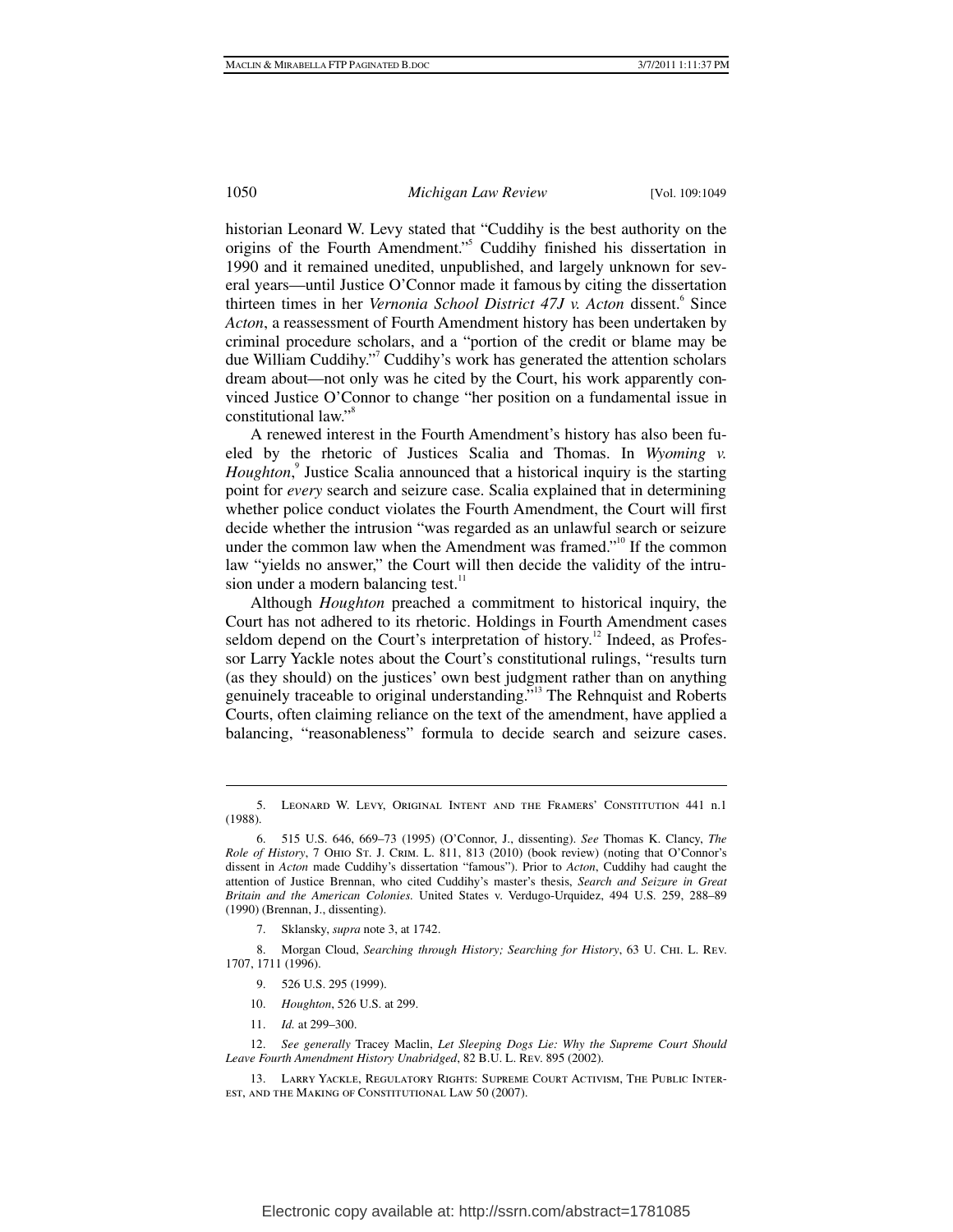1

# April 2011] *Framing the Fourth* 1051

Interestingly, Cuddihy's scholarship and conclusions have something to say about this approach as well.

Cuddihy's dissertation was 1,560 pages long. The book, *The Fourth Amendment: Origins and Original Meaning, 602–1791*, published by Oxford University Press in 2009, is now a solid 782 pages, with an additional 127 pages of appendices. Despite its smaller size, *Origins and Original Meaning* remains a unique resource for anyone interested in the history of the Fourth Amendment. A central purpose of Cuddihy's research is to identify the types of searches and seizures that "the amendment originally embraced as unreasonable or reasonable" (p. lxiv). Beginning his review in 602, Cuddihy ends his research in 1791 with the ratification of the Fourth Amendment, excluding much of the congressional debate and information beyond 1791 because he believes it to be unrevealing of the amendment's original intentions (p. lxvii). Over the course of twenty-four chapters, Cuddihy documents 1,189 years of political and intellectual development of search and seizure law in Britain and the United States. Cuddihy reviewed thousands of sources and the breadth of his research is immediately apparent; he has left little out. The details often overwhelm, but the patient reader will leave with a comprehensive knowledge and understanding of search and seizure history.

The book has four principal theses. First, Cuddihy finds that the protection intended by the Fourth Amendment is much broader than the protection granted by the Warrant Clause and that this broader protection captures many kinds of searches and seizures that the Framers found to be unreasonable (p. lxvi). Second, Cuddihy documents the emergence of the idea of a right against unreasonable search and seizure in Britain from its emergence among British intellectuals and through its political development (p. lxvi). Third, Cuddihy focuses on the development of the Warrant Clause on American soil, finding that America's contribution to the development of the clause outweighed Britain's contribution (p. lxvi). Finally, Cuddihy examines the political context in which the Fourth Amendment's ideas on search and seizure were formed, finding that the "ideas hinged on the character of the political and social environments of 1290–1791" (p. lxvii).

This Review examines some of Cuddihy's main arguments. Part I highlights certain aspects of search and seizure doctrine that Cuddihy finds had a consensus by 1791 and briefly looks at other areas that were unsettled. Part II describes some of the scholarly reaction that Cuddihy has ignited. Specifically, it outlines the points of agreement and disagreement between Cuddihy and Professors Thomas Davies and Fabio Arcila.<sup>14</sup> Finally, Part III compares Justice Scalia's use of history in a recent case with Cuddihy's findings and offers a few comments on the guidance that Cuddihy's book can provide to modern judges.

 <sup>14.</sup> Our selection of the scholarship of Davies and Arcila implies no disrespect for the many other scholars who have written about the history of the Fourth Amendment. Space limitations preclude consideration of other scholars' contributions.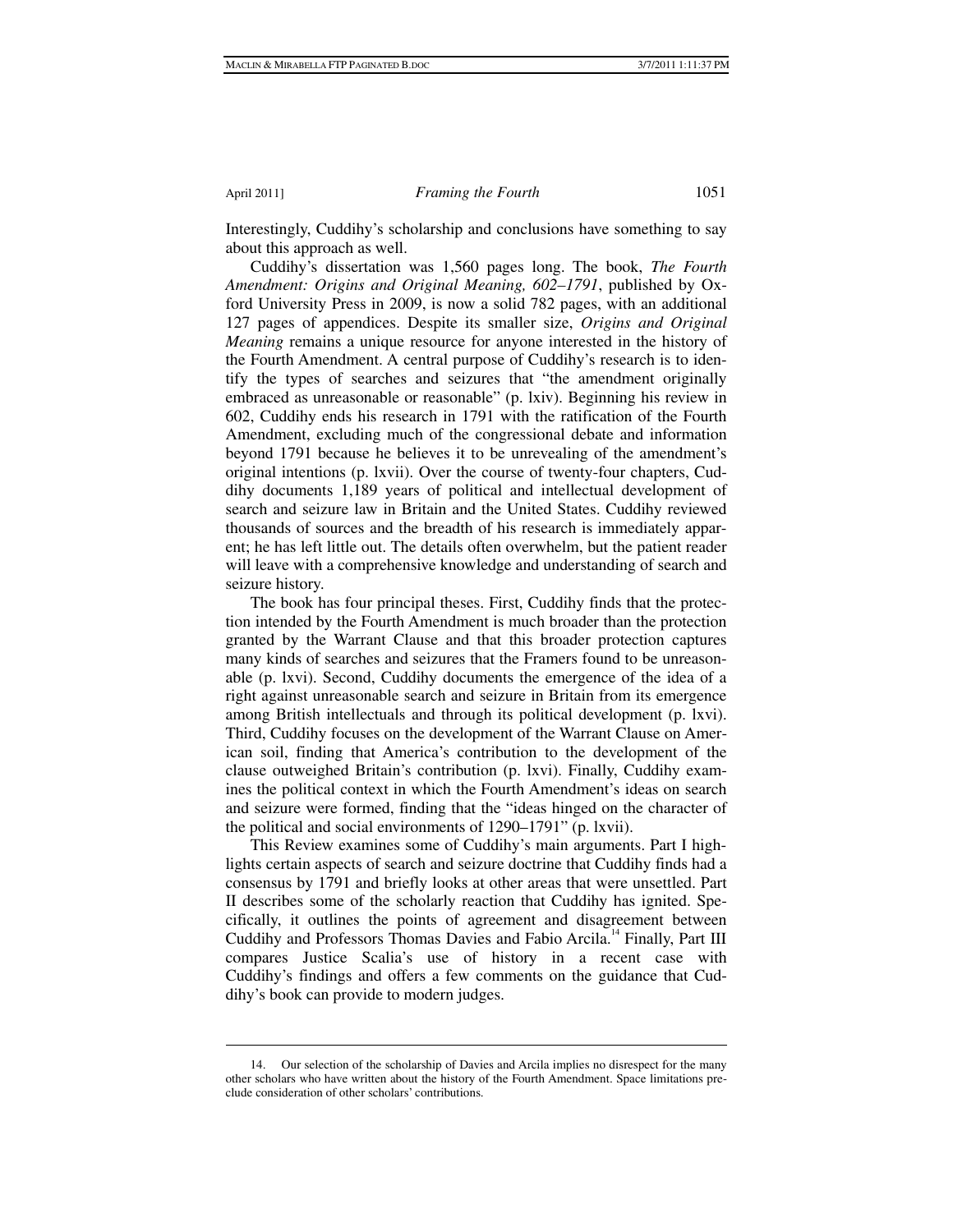# I. Lessons Learned from History

A founding principle of Cuddihy's work is that the Framers' ideas and intentions for the Fourth Amendment were molded by centuries of history (p. 734). What emerges is a picture of the gradual development of intellectual and popular movements against general searches in Britain and the acceleration of that movement in America in the decade and a half leading up to the American Revolution through the framing of the Fourth Amendment in 1791.<sup>15</sup> Cuddihy's research demonstrates that there was no single meaning of the Fourth Amendment. After reading Cuddihy's book, however, it is possible to separate topics of search and seizure into three categories: types of unreasonable searches and seizures that had a concrete consensus by 1791, concepts that remained unsettled by 1791, and modern ideas that were given very little thought during the framing era.<sup>16</sup>

# A. *Consensus: Unreasonable Searches and Seizures*

To the extent that there are definitive understandings of the Framers' intentions, Cuddihy argues they lie mainly in the categories of unreasonable search and seizure. By 1791, he finds the Framers had come to a consensus that general warrants and searches, multiple specific warrants, nocturnal searches, and no-knock entries were considered unreasonable (pp. 739–50).

# 1. *General Warrants and General Searches*

The general warrant was the "preponderant motivation behind the [Fourth A]mendment."17 The colonial experience with the general search and writs of assistance led America to reject the general warrant and replace it with the specific warrant. Rejection of the general warrant originated in Britain in the late 1600s (p. 268). English legal commentators such as Henry Care, Giles Jacob, William Hawkins, and Sir Matthew Hale began advocating for the replacement of general warrants with specific warrants in areas that were of political interest to them (pp. 268–80). Narrow applications for the specific warrant resulted in a coexistence of the general and specific warrant in Britain through the early 1700s (p. 286). Ironically, by 1760, Britain had witnessed the condemnation of the general warrant, but simultaneously experienced a "parallel explosion" in the use of general warrants (p. 286).

Across the ocean, the colonists had a similar experience with general warrants and legislation authorizing general searches: "[d]oor-to-door

 $\overline{a}$ 

 <sup>15.</sup> In fact, Cuddihy notes that the "colonists made about as much progress toward [the specific warrant] in the decade and a half before their revolution as the British had achieved in the preceding century and a half." P. 538.

 <sup>16.</sup> Bounded by a word limit, this Review highlights only some of Cuddihy's findings, the result being that many other important topics must be overlooked.

 <sup>17.</sup> P. 771. General warrants did not limit searches to designated people, locations, or things. They were a "legal pass key to all doors." P. lxv.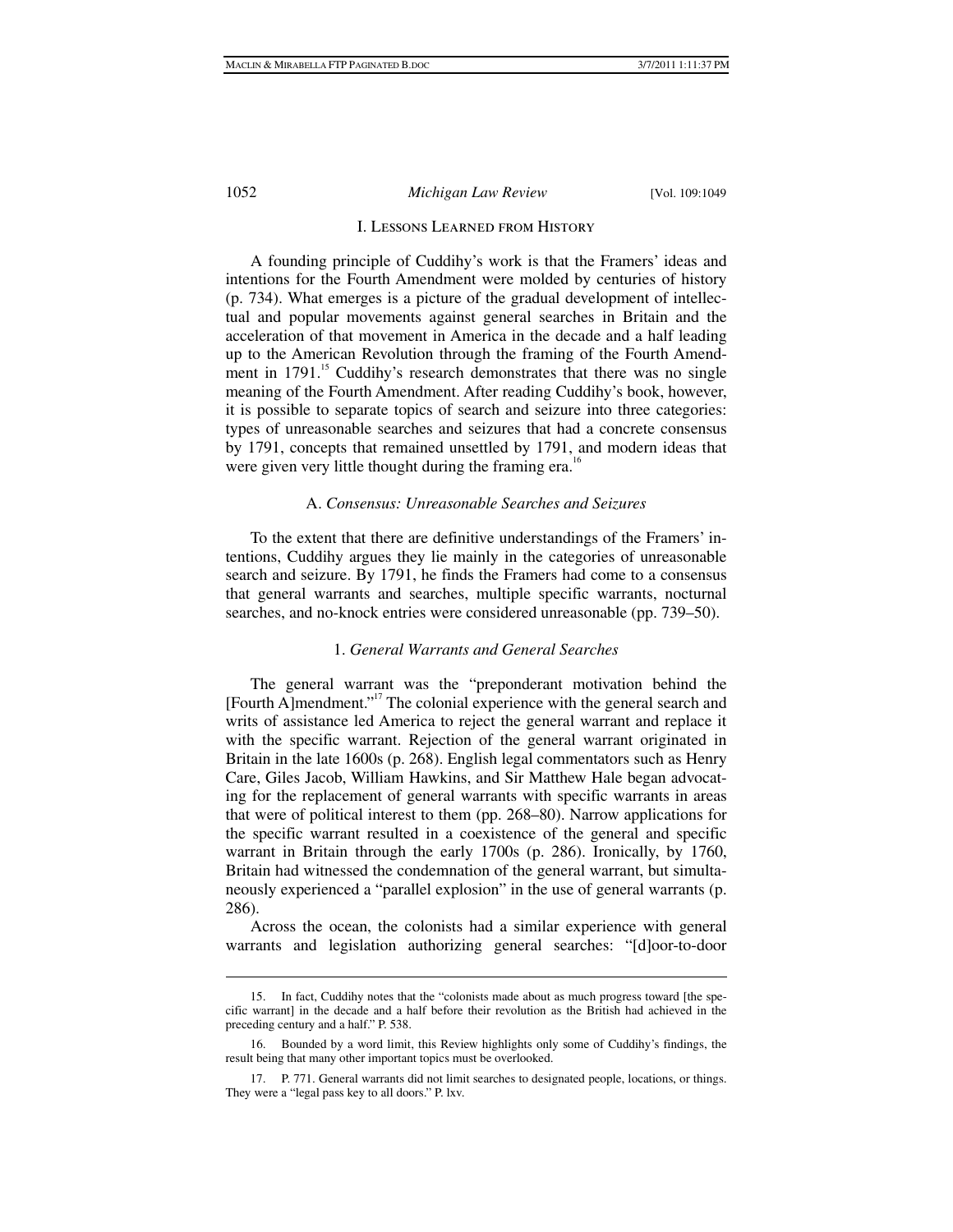1

#### April 2011] *Framing the Fourth* 1053

searches and mass arrests characterized legislation in the colonies no less than in the mother country" (p. 193). Massachusetts began the revolt against general warrants and searches as it consistently clashed with Britain over excise searches and writs of assistance.<sup>18</sup>

In the three decades between 1730 and 1760, Massachusetts witnessed a sudden increase in the number of general searches, as applications for general searches more than doubled. Searches for small pox, naval impressments, impost and customs searches, and searches related to an unsuccessful land bank $19$ <sup>9</sup> were marked by violence and greatly expanded the portion of the population that was subjected to promiscuous invasion of their homes (pp. 371–73, 357). Sir Edward Randolph, the chief customs agent of New England appointed by the Commissioners of Customs in Britain, vigorously employed the power of his commission to conduct general searches and "flout[ed] the colony's sensitivities on search and seizure" (p. 353). Randolph's tactics generated discontent in the Bay Colony that was further exacerbated by the Excise Act of 1754.

The Excise Act allowed tax collectors to "interrogate any citizen under oath concerning his annual consumption of spirits" (p. 356). While wealthy merchants were expected to bear the brunt of the tax, the Excise Act "required everyone to maintain an account of his family's annual consumption and swear to its veracity if the local excise officer asked" (p. 365). These requirements exposed the "entire community . . . to . . . compulsory selfincrimination" (p. 365). As the last in a line of expanding general searches, the Excise Act was the final straw for some colonists. Critics argued that the interrogation clause violated "the constitution, Magna Carta, natural rights, and 'that Security which every man enjoys in his own House' " (p. 356). Although the "[a]pocalyptic rhetoric" against the clause seemed overblown because the interrogation clause was less of a threat to privacy than ex officio searches long administered in the colony, the outrage ignited by the Act was due to the fact that "grievances over search and seizure had been accumulating in Massachusetts for over a quarter of a century" (p. 357). Furthermore, the "breadth and depth of the opposition to the interrogation clause transcended merchants and narrow class interests," broadening the consensus against general searches and seizures (p. 365). Reaction to the Excise Act also bred legislation implementing specific

 <sup>18.</sup> P. 375. An excise search was a search for items subject to tax. "By 1763, just about everything a Briton ate, drank, wore, or otherwise consumed was either taxable under the excise or recently had been: leather, soap, paper, most alcoholic beverages, coffee, tea, candles, glass, and much, much more." P. 301. A writ of assistance was a court order to individuals to assist customs officers in the performance of their duties. Unlike a general warrant, the writ did not authorize a search; "[i]t merely vouched for the identity of the customs officers who by their commissions were authorized to search." O. M. Dickerson, *Writs of Assistance as a Cause of the Revolution*, *in* The Era of the American Revolution 40, 45 (Richard B. Morris ed., Harper Torchbooks 1975) (1939).

 <sup>19.</sup> The land bank scheme was never signed into law by Governor William Shirley but had proposed using general warrants to "recover the records of the bank's directors" and allowed searches to "break open doors and chests." P. 359.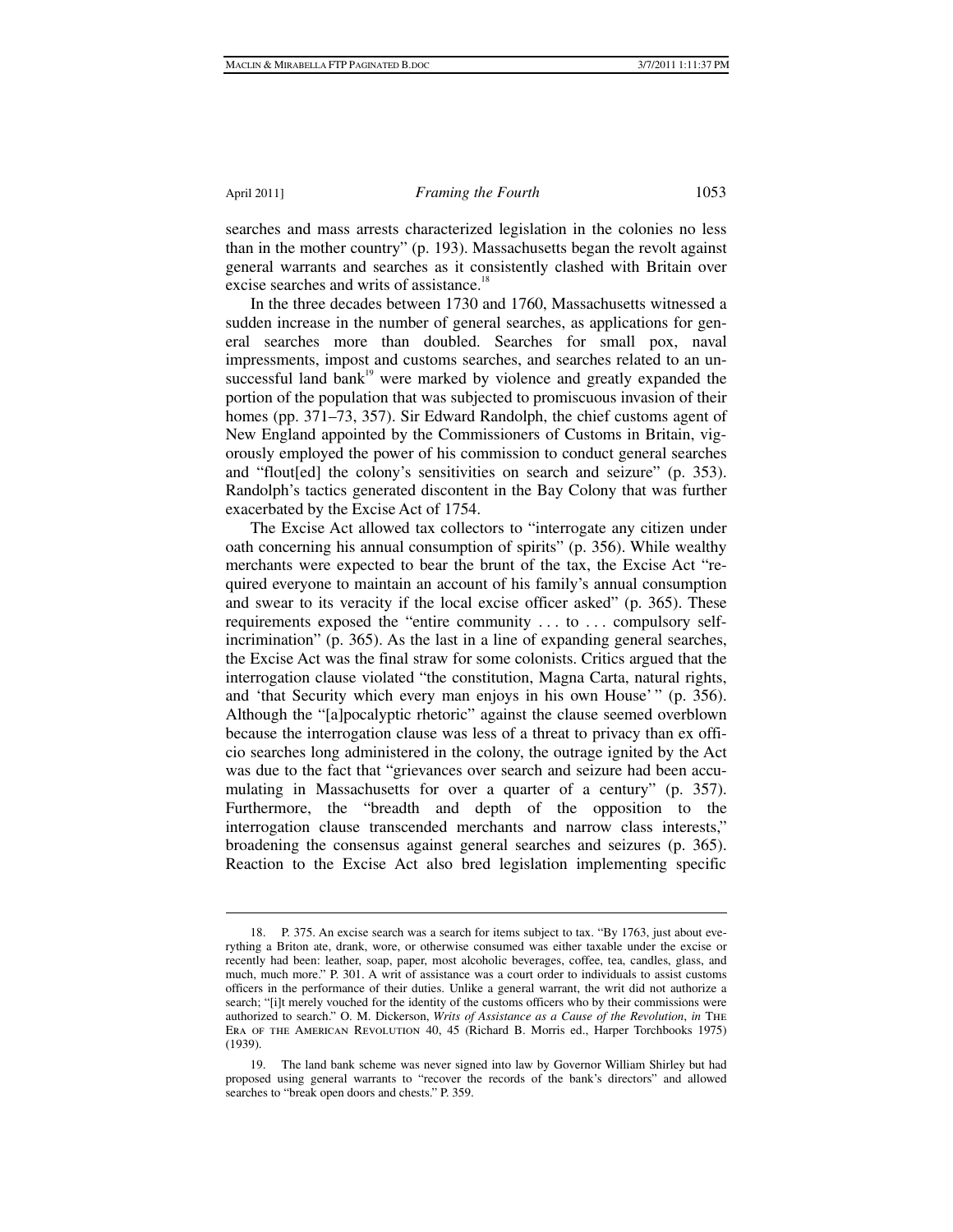warrants for impost and customs searches as a way to curb promiscuous searches (p. 369).

Finally, there was the furor over writs of assistance. By 1700, writs of assistance were the predominate type of revenue search in Britain. Their use was expanded in Massachusetts in the 1760s when Governor William Shirley ordered the customs service to obtain writs of assistance, which allowed the customs service to "enter and search all places," and only expired six months after the reigning monarch's death (p. 363). After the death of King George II in October of 1760, "sixty-three members of the 'Society for Promoting Trade and Commerce Within the Province,' an association of prominent merchants from Boston and Salem, asked the Superior Court to hear arguments against the writs" (p. 381). James Otis Jr. represented the merchants. Otis's fiery argument in *Paxton's Case* made the case a *cause cèlébre* in Massachusetts.<sup>20</sup> Otis categorically repudiated general warrants and argued for use of the specific warrant as a replacement (p. 391). Although Otis lost his case, the result in *Paxton's Case* "intensified public antipathy to the writs of assistance" (p. 395). British customs officers found themselves unable to carry out searches and seizures because attempts to seize goods would bring out mobs of locals who would quickly carry away the illegal goods (p. 501).

Hostility against writs of assistance and general searches spread to other colonies with the enforcement of the Townshend Revenue Act of 1767. The Townshend Act "empower[ed] . . . the highest court in each colony to issue writs of assistance" and was intended to make the issuance of writs of assistance easier on customs officials.<sup>21</sup> Instead of obtaining writs with ease, however, British customs officials encountered resistance from colonial judges. While Massachusetts and New Hampshire had authorized new writs before the Act was passed, five other colonies refused to issue them (p. 513). In refusing to issue writs, colonial judges employed various tactics: in Maryland and South Carolina the courts "ignored rather than refused requests for the writs;" in Rhode Island the Superior Court postponed considering the writs "on grounds that two of its members were absent;" and in Connecticut the court refused to issue writs "on grounds that [the customs officers] had not submitted the formal memorial to the court" that it was accustomed to (pp. 513–14). New York's highest court, which had initially agreed to issue writs, reversed its decision between 1769 and 1772 as "[j]udges pleaded illness, age, and inclemency of weather for absences that precluded a necessary quorum" to order writs (p. 523). While each court had different reasons for rejecting them, "[t]he near-uniform defeat of writs of assistance in colonial courts signified the beginnings of a dialogue on the writs and of a consensus against general warrants by the American judiciary" (p. 533).

<sup>20.</sup> For a wonderful study of *Paxton's Case* and Otis, see M.H. SMITH, THE WRITS OF Assistance Case (1978).

 <sup>21.</sup> *See* p. 506.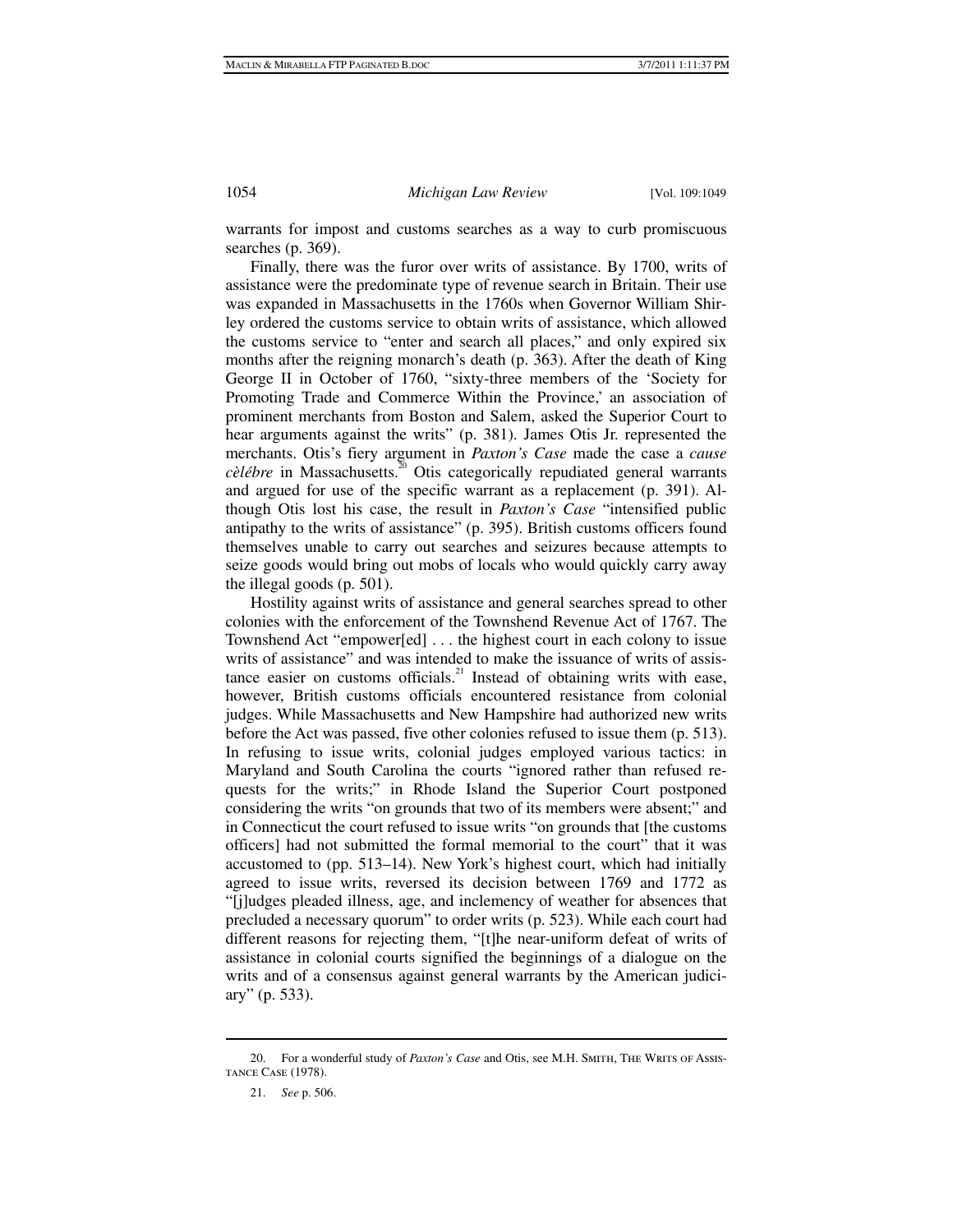By the American Revolution, the colonies had had their fill of general warrants and general searches. After independence, state constitutions made their thoughts on general warrants concrete. In Maryland, there was a repudiation of all "general warrants [as] 'illegal,' " while the Massachusetts and Pennsylvania constitutions "condemned all general warrants as contrary to a broader right" (p. 605). The colonies' extensive, violent, and politicized relationship with the general warrants and writs of assistance had created a consensus that general warrants were "the overriding threat to privacy" (p. 771).

# 2. *Multiple-Specific Warrants for Location and Arrest*

America's rejection of the general warrant led to the use of specific warrants as a replacement. However, states that adopted the specific warrant did not always limit the scope of the search and would use "warrants to inspect multiple places" (p. 331). During the revolution states used multiple-specific warrants "to arrest persons by the dozen and to search houses for contraband" (p. 658). Despite the use of multiple-specific warrants, Cuddihy asserts that by 1791 the tide turned against their use with American legal treatises, state legislation, federal legislation, and a textual interpretation of the Fourth Amendment supporting particularity (pp. 740–41).

American legal treatises supporting specific warrants limited those warrants to single locations (p. 740). During the 1780s, the states enacted legislation requiring specific warrants. Massachusetts led the way shifting from "multiple-specific search warrants to warrants designating a single dwelling house, and finally, to warrants specifying individual stores as well as dwellings" (p. 659). Rhode Island, Delaware, and Virginia followed suit (p. 659). Federal legislation also lent support for the unreasonableness of multiple-specific warrants. The Collection Act of 1789 required all federal search warrants to specify a single location, "a house, store 'or other place' " (p. 741). Finally, the language of the Fourth Amendment, with the words "particular" and "place," indicated a restriction on multiple-specificity (pp. 741–42).

# 3. *Nocturnal Searches and No-Knock Entries*

Along with a consensus that general warrants, writs of assistance, and multiple specific warrants were unreasonable came agreement that certain techniques of search and seizure were also unreasonable. In particular, Cuddihy finds that by 1791 there was no tolerance for nocturnal searches or noknock, forcible entries among the American states.

Opposition to nocturnal searches emerged as early as 1333 in Britain, and by the early 1600s, commentators such as Sir Matthew Hale were discouraging nocturnal searches (pp. 413, 661). But resistance to the nocturnal search did not translate into restrictions across all search and seizure law. In the colonies, "nocturnal searches remained the norm" until the 1690s (p. 428). Over the next century, however, American thinking regarding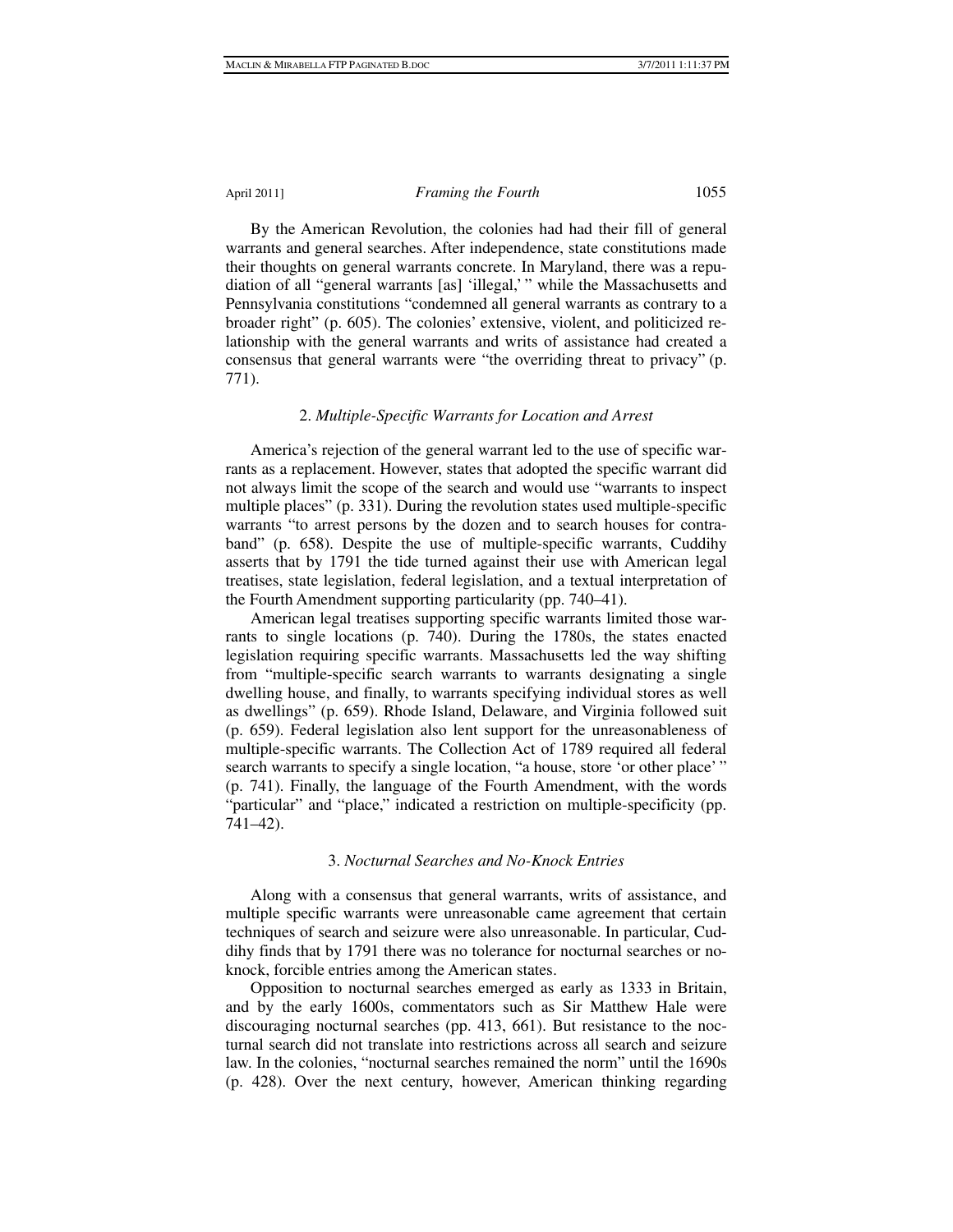nocturnal searches evolved from acceptance to "an almost categorical extinction of official entry at night" (p. 661).

The evolution was incremental and no state abolished all nocturnal entries (p. 748). Furthermore, Cuddihy notes that the unconstitutionality of nocturnal searches was implicit in the legislation passed during the framing era (p. 748). Legislation covering gaming, poaching, smuggling, and ammunition storage gradually incorporated daytime restrictions and by 1782, "statutes of all of the states except . . . Delaware generally forbade searches at night" (pp. 748, 661). The Collection and Excise Acts of 1789 and 1791 also permitted daytime-only searches, "even warrantless searches of distilleries" (p. 748). The breadth of legislation restricting searches to daylight hours leads Cuddihy to conclude that "the hidden unconstitutionality of nocturnal searches was the most certain feature of the amendment's original understanding" (p. 748).

By 1791, there was also a consensus on the unreasonableness of noknock entries in both colonial legislation and custom. "Every legal manual for American justices of the peace between 1788 and 1791 forbade unannounced, forcible entry to accomplish an arrest" and statutes restricted forcible entry unless a household refused to admit searchers or there were "necessary" circumstances. (p. 749). At least ten states had statutes restricting no-knock entries and the only applicable federal law, the Judiciary Act of 1789, required officers to adhere to the legal requirements of the states when engaging in a search or seizure. $22$ 

Thus, according to Cuddihy's research, the right embodied in the Fourth Amendment "reveals a depth and complexity that transcend" the textual prohibition "against unreasonable search[es] and seizure[s]" (p. 770). "To think of the amendment as a right against general warrants disparages its intricacy. The amendment expressed not a single idea but a family of ideas whose identity and dimensions developed in historical context" (p. 770). Foremost among the Framers' thinking was the abolition of general warrants, multiple-specific warrants, noctural searches, and no-knock forcible entries.

# B. *Unsettled Search and Seizure Topics*

While Cuddihy's research reveals widespread opposition during the framing era to general warrants, multiple-specific warrants, nocturnal entries, and no-knock intrusions, his findings also show that other search and seizure concepts were extant, but not at the forefront of the Framers' consciousness when the Fourth Amendment was adopted. Two areas that remained unsettled in 1791 were probable cause and search incident to arrest.

 <sup>22.</sup> P. 750. In *Wilson v. Arkansas*, 514 U.S. 927, 933 (1995), the Court relied in part on this history to hold that the knock and announce rule is "a part of the reasonableness inquiry under the Fourth Amendment." *Id*. at 929.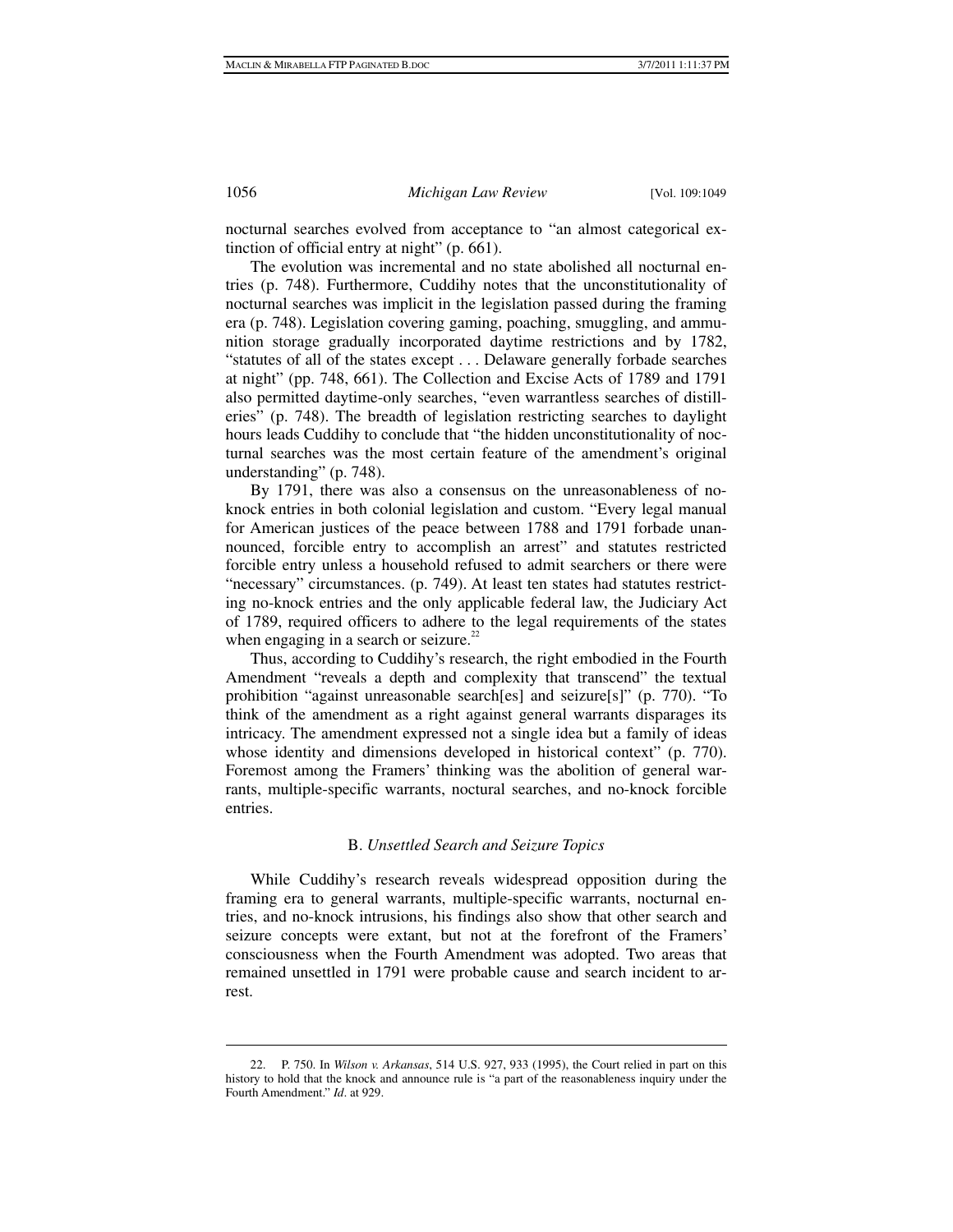1

# April 2011] *Framing the Fourth* 1057

# 1. *Probable Cause*

Cuddihy concludes that ideas surrounding probable cause developed significantly between the 1750s and 1791. However, by the time of ratification, probable cause did not have a single meaning and its definitions were sometimes conflicting. A nascent concept of probable cause developed between the late sixteen hundreds and 1750, but it did not yet require strong judicial sentryship. In Britain, Parliament controlled the development of probable cause through statutes (p. 423). By 1723, developments had been made through antismuggling acts, which required "formal complaints under oath," and through excise acts, which called for declarations of "the grounds of . . . knowledge or suspicion" (p. 423). The colonies did not progress much further than Britain, with the greatest strides being made by Maryland and Massachusetts (pp. 425–26). Smallpox, clothing, and baggage searches began in the 1750s, followed by searches for military deserters, game poaching, and the excise, with the Massachusetts General Court requiring specific warrants for each (pp. 337–38). These laws, which Cuddihy asserts were the "direct statutory ancestors to the specific warrant clause," required informants to swear under oath that "they knew of probable illegality at the place alleged," though they did not allow judges to withhold warrants (pp. 337–38).

By the 1760s, British legal scholars and commentators had taken up discussion of probable cause and its requirements. William Blackstone argued for judicial discretion to issue arrest warrants, saying that a magistrate "is a competent judge of the probability offered to him of . . . suspicion" (p. 581; internal quotation marks omitted). Despite comments by Blackstone, *London Magazine*, and other commentators, Cuddihy finds that these discussions represented the extreme of thought on probable cause, rather than the norm, and furthermore, that these ideas were not carried out in practice (p. 581).

In 1764, the Sugar Act added a new dimension to probable cause in relation to warrantless seizures of ships. Section 46 of the Sugar Act precluded lawsuits by ship owners if a judge found probable cause retroactively (p. 586). The inability to sue, even when ship owners had been financially damaged by the seizures, led to discontent over the use of probable cause to protect officials from groundless seizures, and this discontent intensified as the power to search expanded to naval officers. Litigation over the Sugar Act often centered around the use of retroactive probable cause as a shield for customs officials, and lawsuits over two ship seizures, Henry Laurens's *Active* and John Hancock's sloop *Liberty*, were widely publicized throughout the colonies (p. 590). While the discussion of probable cause relating to warrantless ship seizures did not itself create a cohesive understanding of probable cause, it does reveal that the concept had applicability in the case of both warrantless and warrant-required searches.<sup>23</sup>

 <sup>23.</sup> *See* Tracey Maclin, *The Complexity of the Fourth Amendment: A Historical Review*, 77 B.U. L. Rev. 925, 960–65 (1997) [hereinafter Maclin, *Complexity*].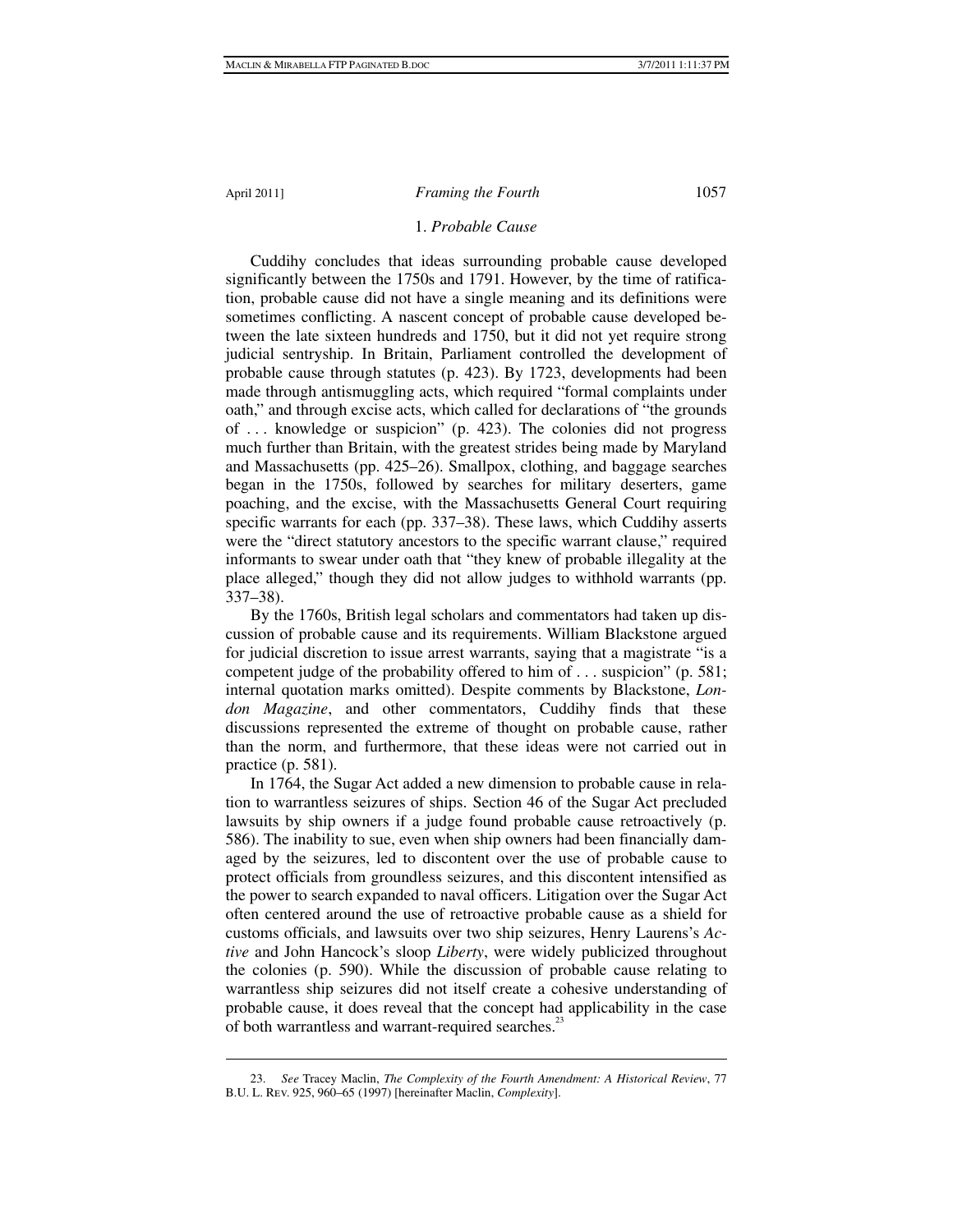$\overline{a}$ 

1058 *Michigan Law Review* [Vol. 109:1049

State constitutions took the next step in the development of probable cause in the 1770s. In particular, Virginia's constitution implemented a strong version of probable cause by requiring warrants be supported by "evidence of a fact committed."<sup>24</sup> Virginia's formulation of search and seizure doctrine influenced other state constitutions, and the Virginia convention's proposal for the Fourth Amendment would become the "core recommendation" considered by James Madison.<sup>25</sup>

Ultimately, Cuddihy finds that the meaning of probable cause remained unsettled and at odds with itself by 1791. The lack of a precise definition of probable cause is not surprising. Despite centuries of development, the concept of probable cause "never occasioned the intensity or depth of thought, adjudication, and legislation" that general warrants had (p. 771). "Why debate probable cause for a specific warrant to search one house when a general warrant laid entire towns open to government purview?" (p. 771). While legal commentators and state laws were advocating for judicial sentryship, requiring findings of "due and satisfactory Cause and Suspicion" or "reasonable cause of suspicion,"<sup>26</sup> Cuddihy concludes that these advancements continued to be experimental and outside of normal practice (p. 756). Congressional acts also were equivocal, with the Collection Act of 1789 providing no discretion to judges issuing warrants, while Hamilton's Excise Act in 1791 required "reasonable cause of suspicion to be made out to the satisfaction of  $\dots$  [a] judge or justice" (p. 757; alteration in original, internal quotation marks omitted). Textually, "probable" represented a looser standard than current formulations of "preponderance of the evidence," or a "more-likely-than-not" standard. Finally, definitions of probable cause

 <sup>24.</sup> P. 604. Virginia's Constitution of June 12, 1776 read, "That general warrants whereby an officer may be commanded to search suspected places without evidence of a fact committed, or to seize any person or persons not named, or whose offense is not particularly described and supported by evidence, are grievous and oppressive and ought not to be granted." P. 604.

 <sup>25.</sup> P. 686. In 1790, the Virginia convention recommended that the "national government restrict itself to specific warrants . . . [and also] ground them on formal informations under oath 'of evidence of a fact committed.' " P. 686. The decision to exclude the phrase "of evidence of a fact committed" from the final draft of the Fourth Amendment is not discussed by Cuddihy, but has been found to be significant by Thomas Davies. *See* Thomas Y. Davies, *Recovering the Original Fourth Amendment*, 98 Mich. L. Rev. 547, 703–06 (1999) (explaining that under the common law, criminal arrest or search warrants had to include an allegation that an offense "in fact" had occurred, as well as "probable cause of suspicion;" the absence of any requirement in the Fourth Amendment of "an allegation of an offense 'in fact,' seems geared specifically to customs searches and indicates the federal Framers' specific concern with regulating revenue searches"). Professor Davies provides a thorough discussion on this topic in a recent article. *See* Thomas Y. Davies, *How the Post-Framing Adoption of the Bare-Probable-Cause Standard Drastically Expanded Government Arrest and Search Power*, L. & Contemp. Probs., Summer 2010, at 1, 1 (explaining that framing-era search or arrest authority depended upon a "foundational accusation" that a crime actually had been committed "in fact;" the legal principle that probable cause alone was sufficient justification for a warrantless arrest or search did not emerge until long after the framing era).

 <sup>26.</sup> P. 756. Benjamin Gale, a Connecticut justice of the peace, advocated for warrants "based on oath, and obtainable only if the informant was of substantial character, spoke from direct knowledge, and was not vindictively motivated," while statutes in Connecticut, New York, and New Jersey required judges to find "reasonable cause of suspicion." Pp. 755–56.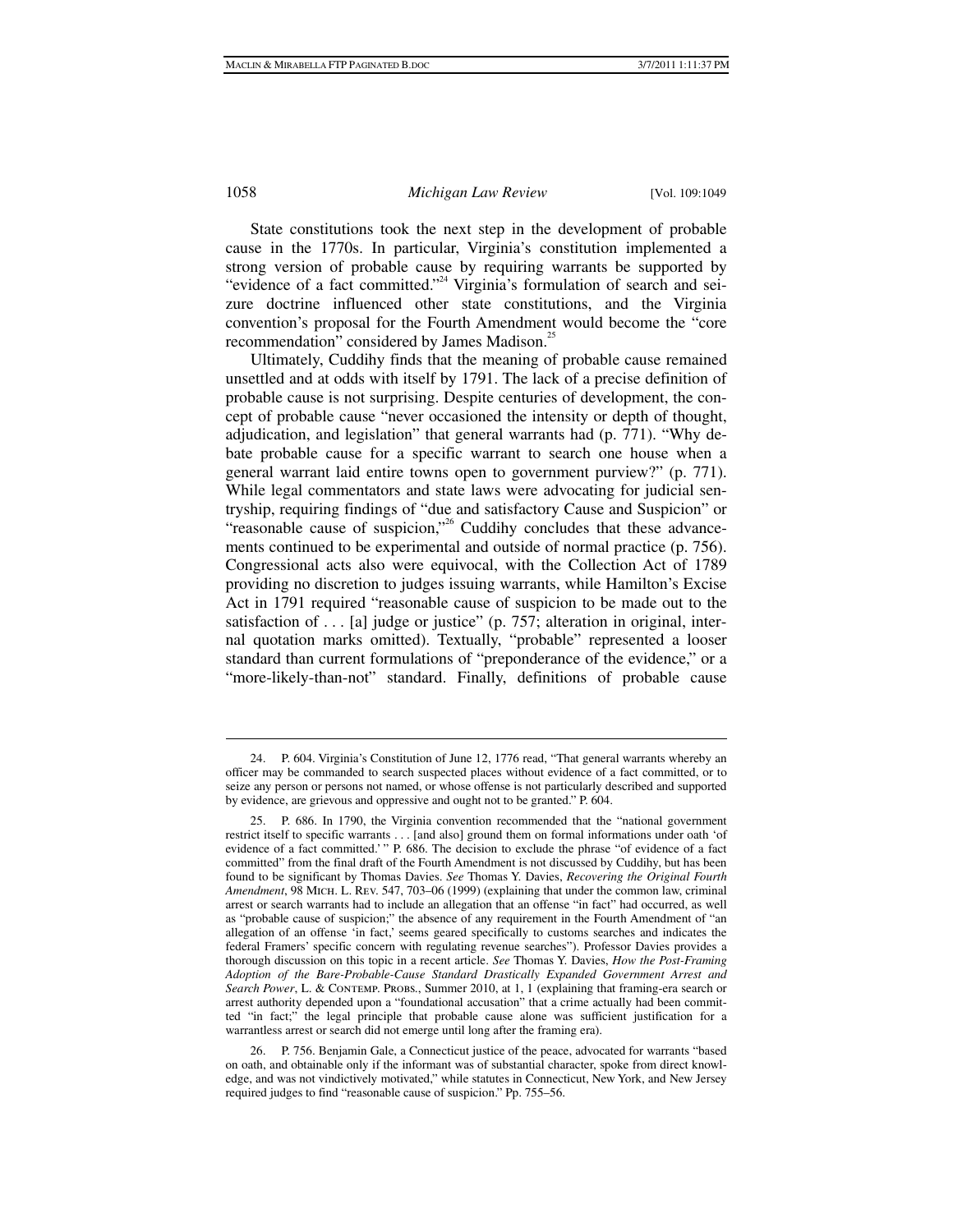1

# April 2011] *Framing the Fourth* 1059

ranged from "likely" to "possible" to "credible" (p. 757). By 1791, differing concepts of probable cause "remained in force."<sup>27</sup>

#### 2. *Search Incident to Arrest*

An official's authority to search the surrounding location incident to an arrest warrant was another area of ambiguity in Fourth Amendment history.<sup>28</sup> Cuddihy's research shows that most British legal experts assumed limits on searches incident to arrest (p. 578). For example, Chief Justice Charles Pratt "interpreted the common law as an implied prohibition of seizure incident to arrest" and insisted in 1763 that officers could "apprehend nothing but the Person" when effectuating an arrest (p. 578). However, here too, legal commentary did not match actual practice, with arrest warrants occasioning "not just entry but searches and seizures . . . [which] occurred not only during arrests but in a spacious periphery about them" (pp. 578, 417–19). Doctrine on searches incident to arrest saw almost no development during the 1780s and by 1791 still remained unsettled or unstated (pp. 664, 768).

Cuddihy credits the underdevelopment of the probable-cause standard and commentary on searches incident to arrest to the dominance of the general warrant up until the early 1780s. It was not until 1782 that the specific warrant had gained enough ground to allow consideration of subtler aspects of search and seizure doctrine, and thus "aspects of search and seizure beyond general warrants became the objects of neither law nor ideology" (p. 435). Before 1782, "general warrants had been the overriding threat to privacy and had siphoned off the commentary and thought that milder techniques of search and seizure might have attracted" (p. 771). It is therefore unsurprising that the doctrines surrounding probable cause and searches incident to arrest remained underdeveloped by 1791.

# C. *The Limitations of a Historical Inquiry*

Probable cause and search incident to arrest may have remained underdeveloped in 1791, but there are other topics where history provides scant insight on the Framers' thinking about particular types of searches and seizures. In the modern era, the Court has confronted cases concerning vehicle searches and searches of persons. Individuals, on and off the Court, have insisted that constitutional search and seizure doctrine be grounded on framing-era thinking. History, however, will not be helpful in resolving the

 <sup>27.</sup> P. 758. Like the Framers, the modern Court has not offered an exact definition of probable cause. The Court has stated that "[a]rticulating precisely what . . . 'probable cause' mean[s] is not possible." Ornelas v. United States, 517 U.S. 690, 695 (1996). The Court has instructed that probable cause and its counterpart "reasonable suspicion" should not be viewed as legal technicalities. Instead, the Court has embraced a totality-of-the-circumstances model for determining whether probable cause exists in a particular case. *See* Illinois v. Gates, 462 U.S. 213 (1983).

 <sup>28.</sup> The scope of an officer's authority to search incident to arrest has remained an unpredictable and controversial subject for the Court. *See infra* Part III.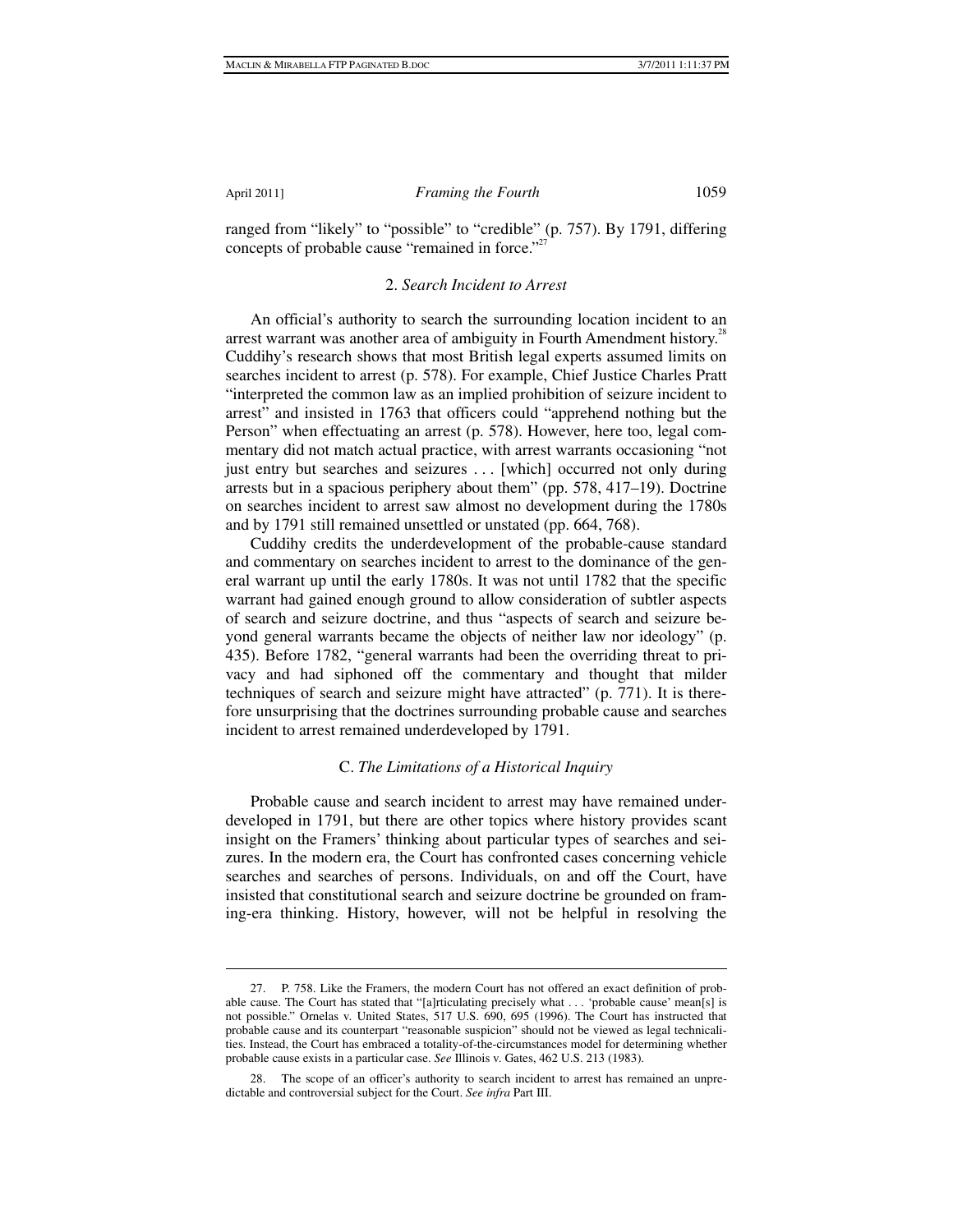questions presented by these cases because the historical record does not provide a sufficiently clear view of the Framers' views.

# 1. *Vehicle Searches*

Evidence of a legal consensus for vehicle searches is nonexistent. Cuddihy finds that the Framers' thoughts regarding vehicle searches are unknown, and neither legal rulings nor legislation provides answers (p. 767). In a footnote Cuddihy lays out the case law and legislation, which consists of three pieces of evidence.<sup>29</sup> None of this evidence provides a full understanding of a framing-era consensus regarding vehicles.

Moreover, the extent to which the Framers analogized searches of carts and wagons to warrantless searches of ships is "unknowable" (p. 767). The Collection Act of 1789 allowed ships to be searched without warrant, and Cuddihy identifies three possible reasons behind this exemption: (1) a ship's mobility allowed for the removal of evidence while a warrant is being sought; (2) ships were commercial spaces; and (3) privacy was diminished by the number of shipmen in a small space (pp. 767–68). While twentieth century cases, such as *Carroll v. United States*, 30 have cited mobility as the prime justification for warrantless ship and vehicle searches, Cuddihy concludes it is not possible to determine the Framers' thoughts on the constitutionality of warrantless searches of carts and wagons.

#### 2. *Body Searches*

History is equally unhelpful in illuminating framing-era thought on personal searches. Cuddihy finds that body searches accompanying arrests "had been thoroughly established in colonial times, so much so that their constitutionality in 1789 can not be doubted" (p. 752). However, after 1776, most evidence of personal searches separate from arrest had wartime origins and involved searches of Tories, not regular searches of citizens (p. 752). To the extent that war had led to personal searches, Cuddihy finds them an unreliable indicator of the Framers' thought (p. 769). Legal treatises and commentary also provide little help. Benjamin Gale protested warrantless searches of highway travelers' saddlebags, pockets, and carriages, saying it was better to trade a little with the enemy than suffer the loss of "essential rights of a Free State" (p. 752). Besides Gale's comment, however, Cud-

 <sup>29.</sup> P. 767 n.388. The historical record on "searches of carts and other wheeled conveyances is sparse*.*" P. 767 n.388. There was one trial in Albany, New York, *Pretty v. Ankus*, where a court upheld a seizure of contraband pelts found on a cart without discussing the legality of the search. P. 767 n.388. Cuddihy also cites legislation enacted during the revolution "commanding searches of all suspicious wagons or conveyances." P. 767 n.388. Finally, he cites a 1780 Pennsylvania court ruling "against a general warrant to search ships for deserters" and a 1768 Massachusetts attorney general opinion stating that the authority to observe the "unloading of ships did not extend to searches below decks." P. 767 n.388.

 <sup>30. 267</sup> U.S. 132, 153 (1925) (analogizing vehicles to ships, claiming vehicle and ship searches did not require warrants because they "can be quickly moved out of the locality or jurisdiction in which the warrant must be sought").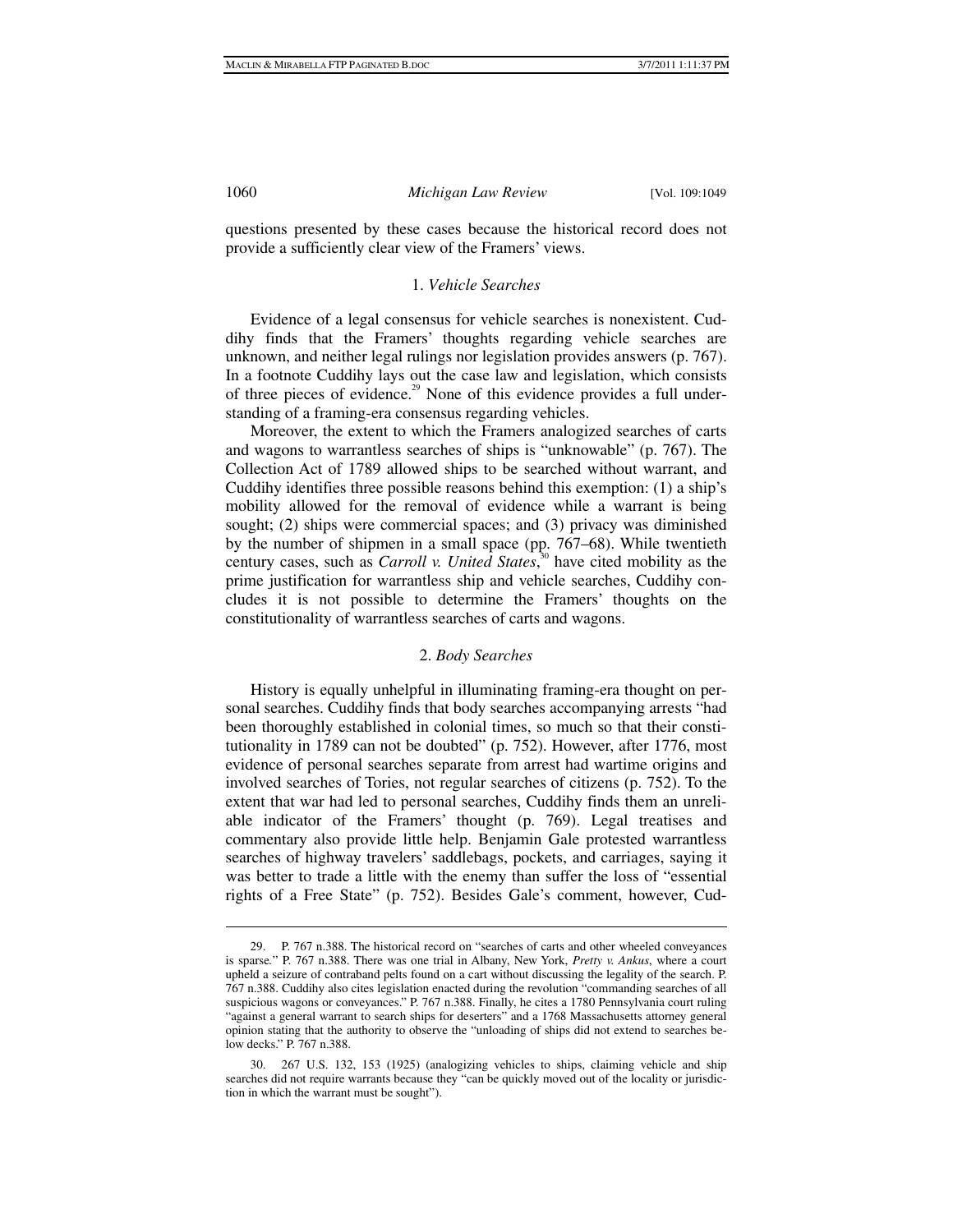1

# April 2011] *Framing the Fourth* 1061

dihy's research unearths little additional data on personal searches. To the extent that judges would like to ground personal searches in history, Cuddihy finds that personal searches are another type of intrusion that received little attention during the framing era.

# D. *Did the Framers Intend a General "Reasonableness" Standard?*

For the past few decades, members of the Court—most notably Chief Justice Rehnquist and Justice Scalia—have insisted that an ad hoc "reasonableness" balancing model is the ultimate test for all search and seizure cases. Under this model, a Fourth Amendment claim is upheld only when police act irrationally. If the Court can identify any plausible goal or reason that promotes law enforcement interests, the police search or seizure is normally deemed reasonable. Proponents of this view repeatedly note that the text of the amendment, as well as the history surrounding its adoption, does not require that law enforcement officials obtain warrants prior to every search or seizure. Under this theory, the first clause, the Reasonableness Clause, declares a freedom from unreasonable searches and seizures. The second clause, the Warrant Clause, merely specifies the form and content of search and arrest warrants.

The opposing view is the "warrant preference" rule. This view contends that the Warrant Clause modifies the first clause.<sup>31</sup> Although not an absolutist position, this theory holds that a warrant is a necessary precondition of a reasonable search, unless there is a compelling reason for proceeding without one. While the warrant preference rule is not mandated by the text, proponents of this rule argue that history and the Framers' experience with discretionary searches support the view that a search is unreasonable unless authorized by a judicial warrant. $32$ 

Cuddihy's research reveals that an ad hoc reasonableness standard was not envisioned by the Framers. According to Cuddihy, the concept of "unreasonable searches and seizures" was adopted by the Framers because they "shared a general consensus on what those categories were" (p. lxv). "Legislation, case law, legal treatises, pamphlets, newspapers, constitutional debates, and correspondence in America during the 1780s condemned not only the general warrant but also certain other methods of search and seizure so consistently that their constitutional designation as unreasonable would have been almost superfluous" (p. lxv). In the minds of the Framers, "categories of unreasonable search and seizure were both multiple and identifiable," and a consensus existed regarding general warrants, multiplespecific warrants, nocturnal searches, and no-knock entries (pp. 771–72). Despite the book's in-depth review of the intellectual and political developments in search and seizure doctrine, the history unearthed by Cuddihy does

 <sup>31.</sup> *See* United States v. Rabinowitz, 339 U.S. 56, 83 (1950) (Frankfurter, J., dissenting).

 <sup>32.</sup> *Id.* at 70 ("[T]he framers said with all the clarity of the gloss of history that a search is 'unreasonable' unless a warrant authorizes it, barring only exceptions justified by absolute necessity.").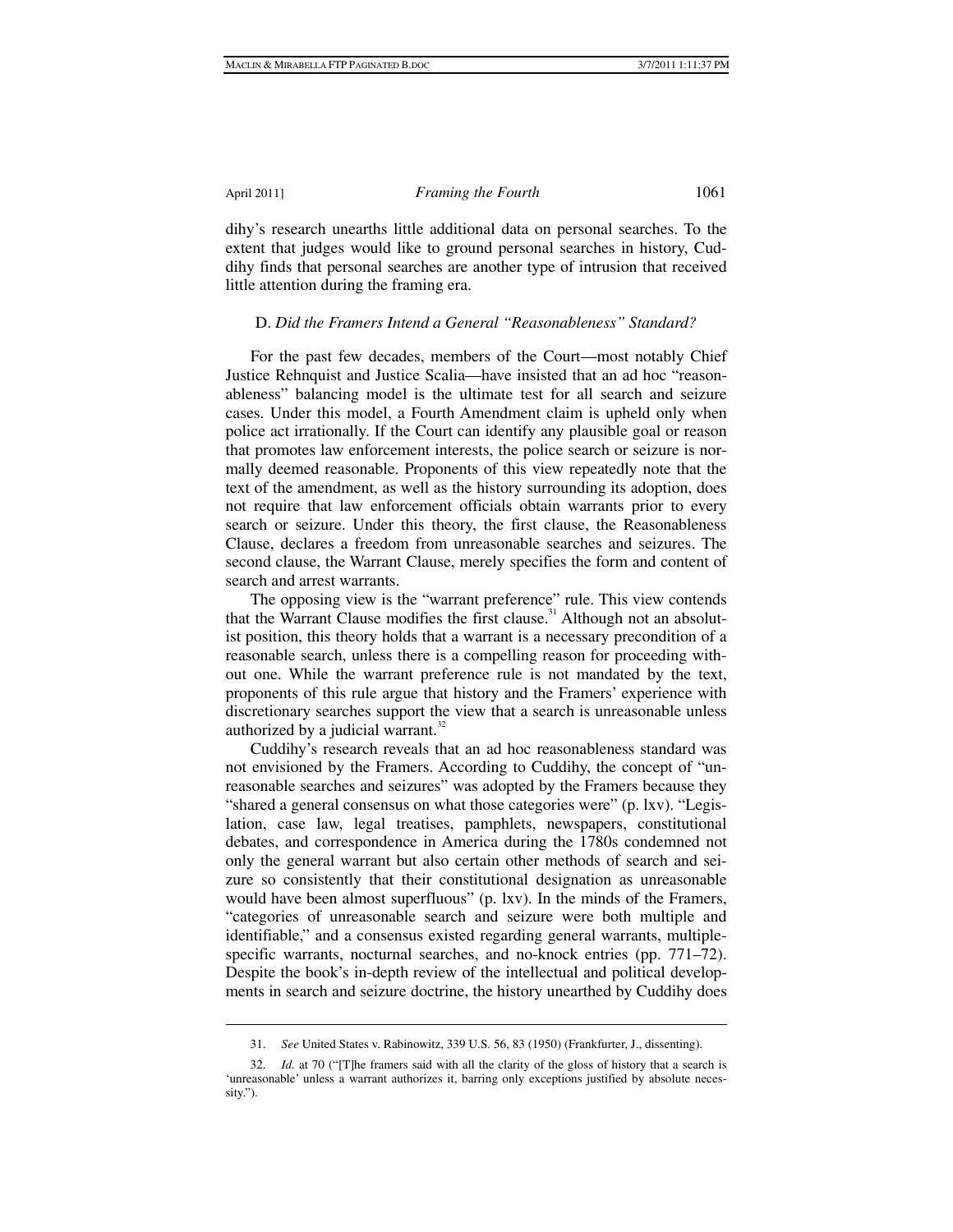not demonstrate the intention or evolution of a "reasonableness" theory for deciding cases.

If one must identify a central concern of the Framers, Cuddihy's findings reveal that "reasonableness" was not the goal they had in mind. Instead, "[p]rivacy was the bedrock concern of the amendment, not general warrants" (p. 766). The concept of privacy from federal intrusion was shaped by centuries of promiscuous searches in Britain and the colonies, and is what the Framers endeavored to protect by adopting the Fourth Amendment (p. 766). The Framers could not, in the year 1791, foresee modern search and seizure developments, and Cuddihy's book indicates that if there is any guidance history can give us it is that the concept of privacy was at the forefront of the Framers' thinking and should be in our minds as we encounter new Fourth Amendment cases.

# II. Scholarly Reaction

Cuddihy's detailed examination of framing-era sources has rightly garnered much attention by criminal procedure scholars.<sup>33</sup> Because history is "an argument without an end,"<sup>34</sup> Cuddihy's conclusions have unsurprisingly also prompted disagreements from Fourth Amendment scholars. This Part examines the writings of two scholars, Thomas Davies and Fabio Arcila, who have offered a different interpretation of the Fourth Amendment's history.

# A. *Thomas Davies*

In 1999 Professor Thomas Davies published an article documenting his research and conclusions on the history of the Fourth Amendment.<sup>35</sup> Over two hundred pages, Davies's article is outstanding; it is one of the best articles ever written on the Fourth Amendment.<sup>36</sup> Professor Wayne LaFave has described it as "the most comprehensive, balanced and objective treatment of the origins of the Fourth Amendment and their significance for contemporary interpretation of the Amendment."37 When the *Michigan Law Review* celebrated its one hundredth anniversary, Professor Yale Kamisar selected Davies's article as one of the best ever published in the journal.<sup>38</sup> Like Cud-

 $\overline{a}$ 

 <sup>33.</sup> A quick Westlaw search reveals that *Origins and Original Meaning* has been cited in at least 106 different law review articles.

 <sup>34.</sup> Webster's New World Dictionary of Quotable Definitions 259 (Eugene E. Brussell ed., 2d ed. 1988) (quoting Pieter Geyl).

 <sup>35.</sup> Davies, *supra* note 25.

 <sup>36.</sup> Davies's article is comparable with Anthony G. Amsterdam's *Perspectives on the Fourth Amendment*, 58 Minn. L. Rev. 349 (1974), and Yale Kamisar's *Does (Did) (Should) The Exclusionary Rule Rest on a "Principled Basis" Rather than an "Empirical Proposition"?*, 16 CREIGHTON L. Rev. 565 (1983).

 <sup>37. 1</sup> Wayne R. LaFave, Search and Seizure, § 1.1(a), at 5 n.1 (4th ed. 2004).

 <sup>38.</sup> *See* Yale Kamisar, *The Writings of John Barker Waite and Thomas Davies on the Search and Seizure Exclusionary Rule*, 100 Mich. L. Rev. 1821, 1821 (2002).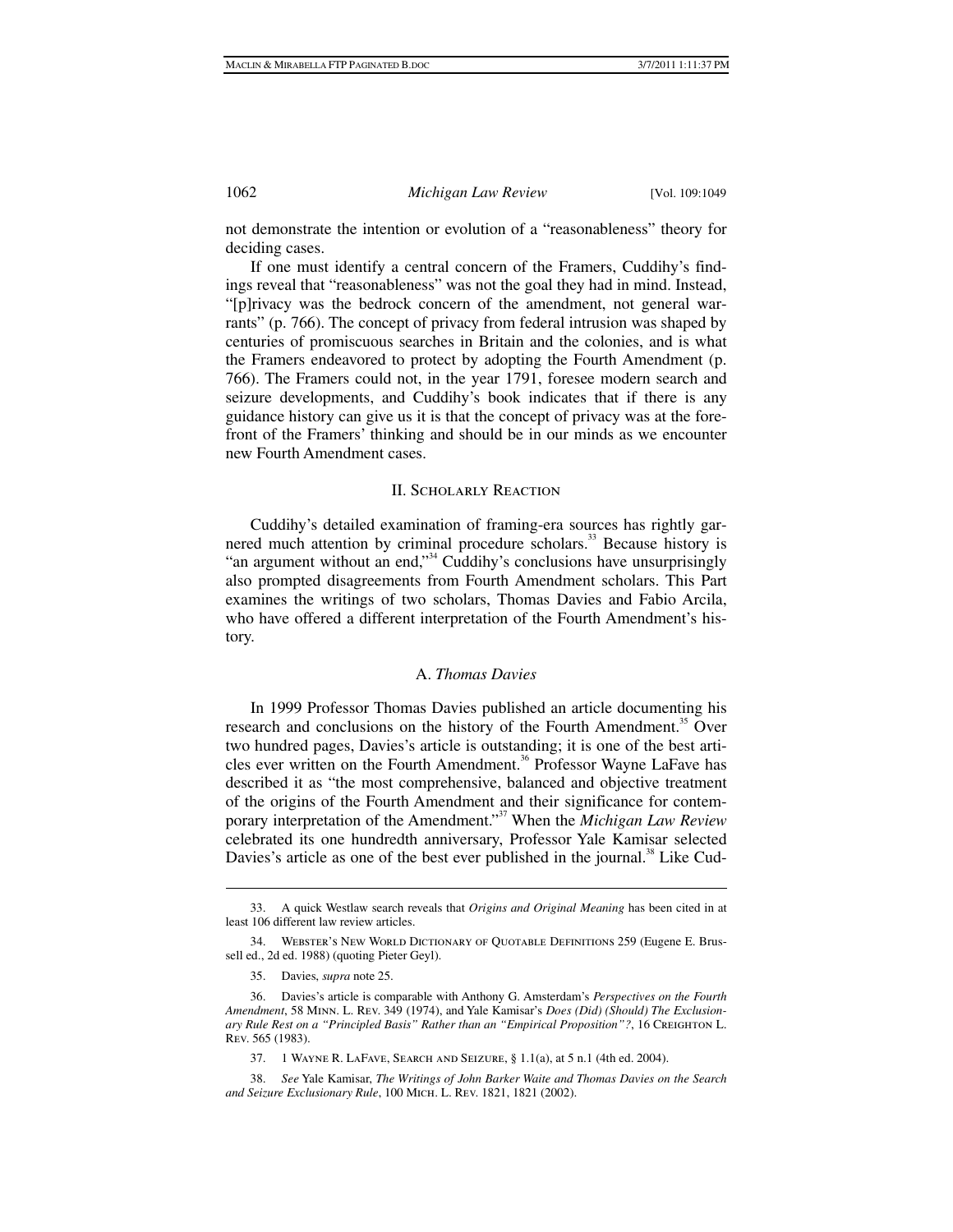dihy, Davies examined an enormous number of original sources. Indeed, Davies acknowledges that Cuddihy's "thorough research" was of "immense value" to him, and that he learned much from Cuddihy's work.<sup>39</sup> However, Davies does disagree with several of Cuddihy's conclusions.<sup>40</sup>

It is impossible to summarize Davies's article in a sentence or two. For present purposes, it is important to note that he concludes that "the Framers did not perceive the problem of search and seizure authority in the same way we now do."<sup>41</sup> According to Davies, the Framers were concerned "almost exclusively about the need to ban house searches under general warrants."<sup>42</sup> He finds "that the Framers understood 'unreasonable searches and seizures' simply as a pejorative label for the inherent illegality of any searches or seizures that might be made under general warrants," and that they "did not address warrantless intrusions at all in the Fourth Amendment."<sup>43</sup> Equally significant, Davies finds no historical evidence for interpreting the amendment as embodying a broad "reasonableness" concept.44 Another central theme of Davies's article is that nineteenth-century developments undermined the premises and expectations of the Framers regarding search and seizure law. Finally, Davies posits that any attempt to return to the original meaning "would subvert the larger purpose for which the Framers adopted the text; namely to curb the exercise of discretionary authority by officers."45 Given his conclusions, Davies finds that Cuddihy's work, along with the writings of Nelson Lasson, Akhil Reed Amar, and Telford Taylor, to be "seriously flawed" because they have "taken for granted that the Framers must have intended to create a *comprehensive* constitutional standard or principle that would reach all searches or seizures conducted by officers, with or without warrant."<sup>46</sup>

Davies's narrow view of the Framers' intent means there are large areas of disagreement between him and Cuddihy. However, despite the significant differences, Cuddihy and Davies share common ground on the underlying vision of the Fourth Amendment and the extent to which history can provide guidance for modern search and seizure doctrine.

1

 44. *See, e.g.*, *id.* at 736 (describing that history does not support either the warrant preference or the generalized-reasonableness construction, and that the latter theory "is especially distant from the Framers' meaning"); *id.* ("There is no reason to think [the Framers] meant for 'reasonableness' to be understood as a flexible, relativistic standard for the exercise of discretionary authority.").

45. *Id.* at 556.

 46. *Id.* at 590 (*citing* Lasson, *supra* note 2; Telford Taylor, Two Studies in Constitutional Interpretation: Search, Seizure, and Surveillance and Fair Trial and Free Press (1969); Akhil Reed Amar, *Fourth Amendment First Principles*, 107 Harv. L. Rev. 757 (1994)).

 <sup>39.</sup> Davies, *supra* note 25, at 569 n.40.

 <sup>40.</sup> *Id.*

 <sup>41.</sup> *Id.* at 551.

 <sup>42.</sup> *Id.*

 <sup>43.</sup> *Id.*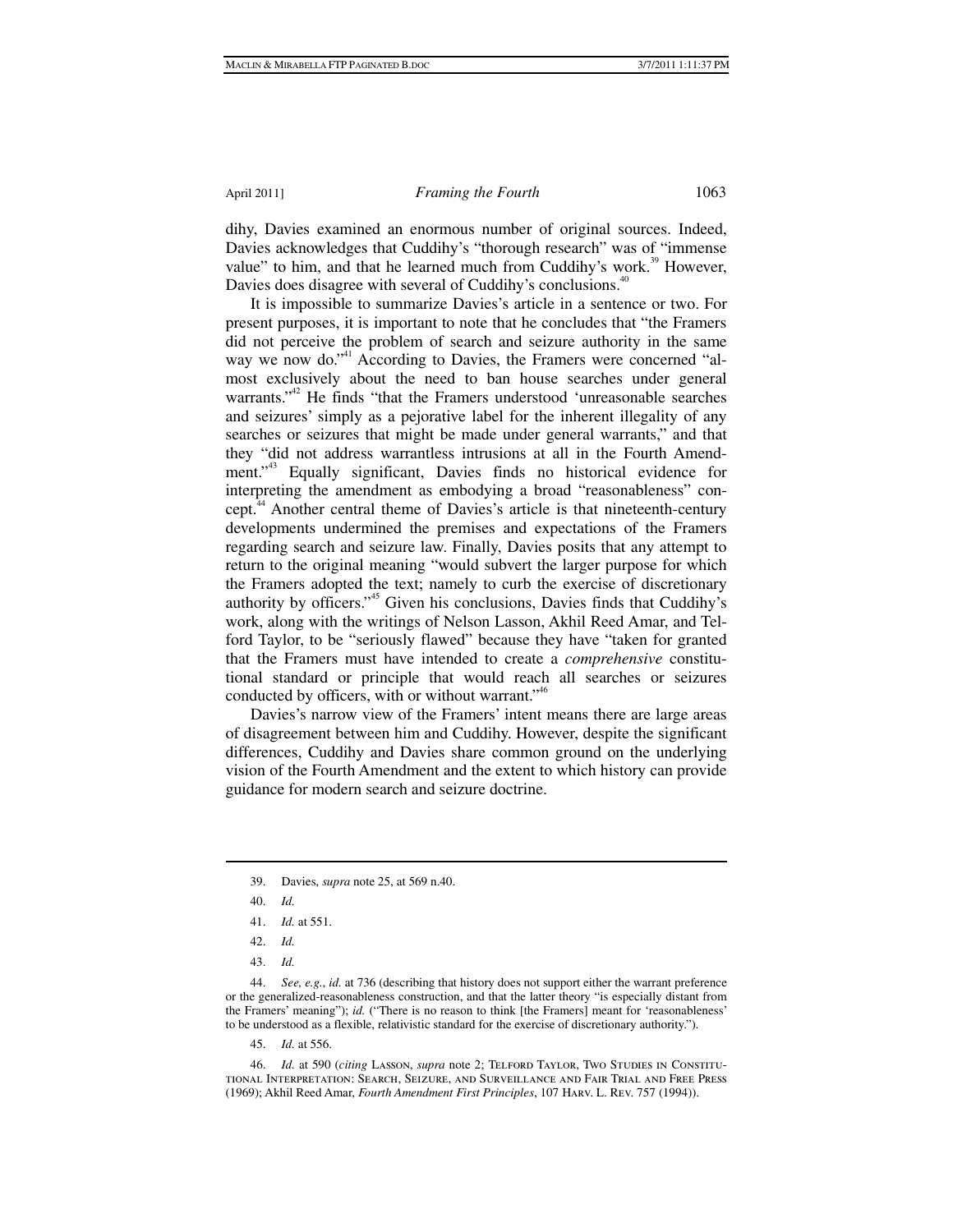# 1. *Areas of Disagreement: What Did "Unreasonable Searches and Seizures" Mean to the Framers?*

Davies takes issue with Cuddihy's historical analysis of the first clause of the amendment, arguing that Cuddihy has "finessed the absence of evidence of a historical reasonableness standard by describing the entire development of Anglo-American search and seizure law leading up to the framing as though it constituted a development of an overarching 'concept' of unreasonable searches and seizures."<sup>37</sup> Instead, Davies writes that the amendment's use of "unreasonable search and seizure" only prohibited searches of houses by general warrant and does not extend to broad categories of search and seizure.<sup>48</sup>

# a. *Disagreement over the Appearance of "Unreasonable Searches and Seizures"*

Davies makes much of the fact that the phrase "unreasonable searches and seizures" first appeared in the Massachusetts constitution in 1780.<sup>49</sup> The phrase's late appearance in the framing era is an indication to Davies that a broad concept of reasonableness did not develop over a long period of  $time<sup>50</sup>$  Cuddihy replies that this interpretation ignores too much history. Cuddihy finds that the term "reasonable" or "unreasonable" was used in 1447 when "leaders of the London Company of Tailors protested that officials of the Drapers' Company had searched their houses 'with outen matier [i.e., matter] or cause reasonable' " (p. 778; internal quotation marks omitted). He also notes that in 1738 the Virginia legislature "forbade 'unreasonable seizures and distresses'" (p. 778). Cuddihy does concede, however, that before 1780 search and seizure was rarely described in terms of reasonableness (p. 778). Ultimately, Cuddihy believes that Davies's focus on the use of the term "unreasonable" in 1780 improperly dismisses decades of historical evidence that gave meaning to the amendment's principal clause.

# b. *Disagreement over Whether the Fourth Amendment Only Covers Houses or Additional Locations*

Davies argues that, historically speaking, there is no broad concept of unreasonable search and seizures; the amendment was only intended to prohibit Congress from authorizing general searches of houses. The Fram-

 <sup>47.</sup> *Id.* at 592 n.107.

 <sup>48.</sup> *Id.* at 603.

 <sup>49.</sup> *Id.* at 595. The Massachusetts clause begins, "[E]very subject has a right to be secure from all unreasonable searches and seizures of his person, his house, his papers, and all his possessions." *Id.* (alteration in original omitted) (internal quotation marks omitted)*.*

 <sup>50.</sup> *Id.* at 595–96. Davies was responding to Cuddihy's dissertation manuscript when he wrote *The Original Fourth*. In his book, Cuddihy responds to Davies in an afterword. P. 777.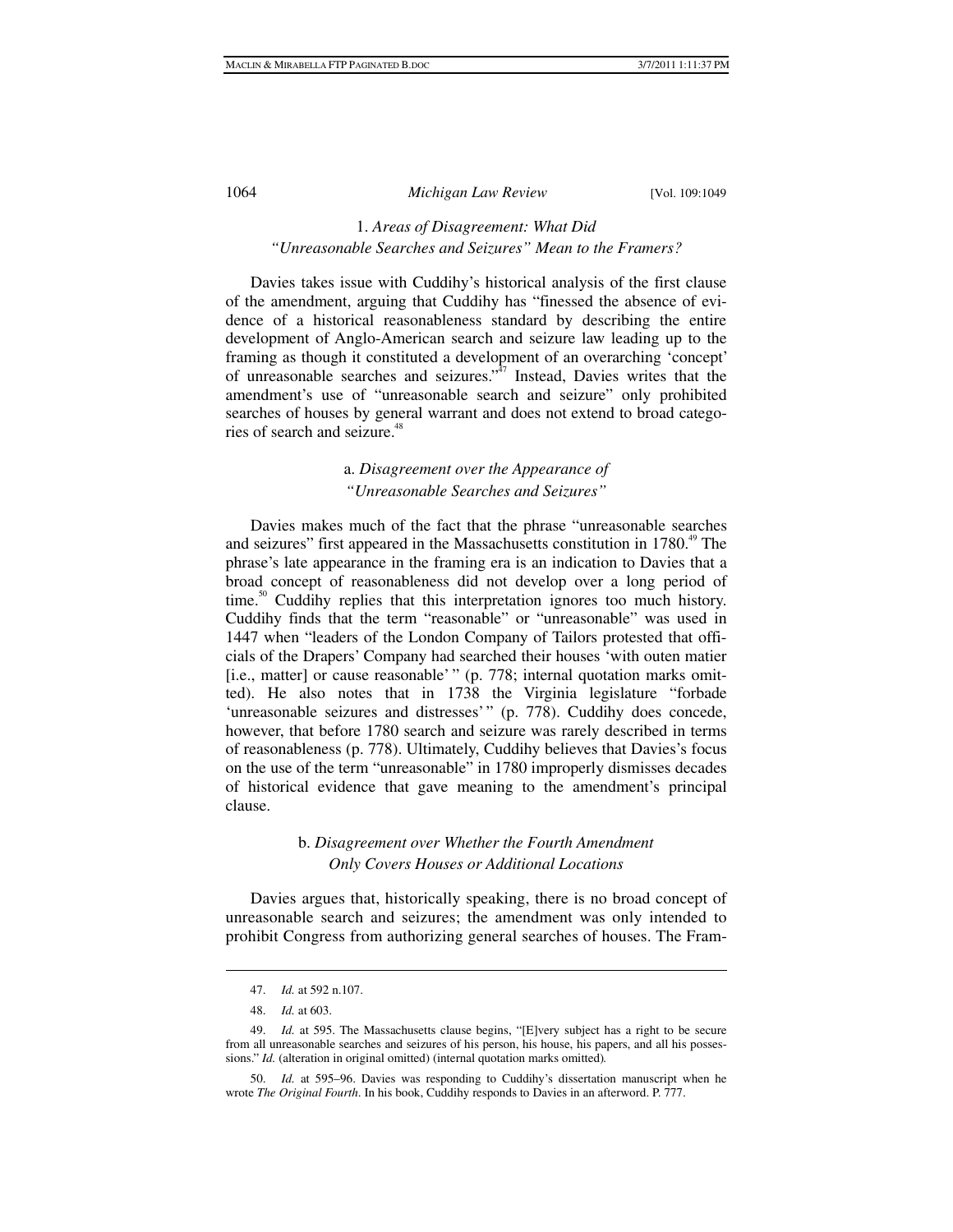ers "were concerned that legislation might make general warrants legal in the future, and thus undermine the right of security in person and house."<sup>51</sup> As support for this thesis, Davies first looks at the concerns documented in pre-revolutionary controversies.<sup>52</sup> He finds it significant that in *Paxton's Case*, James Otis only argued for the illegality of general warrants in relation to homes and not as applied to warehouses or ships, even though Otis was representing merchants who were also owners of ships and warehouses.<sup>53</sup> Furthermore, Davies notes other commentators of the period—John Dickinson, Samuel Adams, and William Henry Drayton only criticized writs of assistance as they applied to houses.

Davies next looks to the treatment of commercial buildings during the framing era. He finds that there is little support for the belief that commercial buildings were part of the original Fourth Amendment because, while there were complaints over general writs used on warehouses, "the record does not indicate that those complaints ever became part of the *legal* grievance over general warrants."<sup>54</sup> The lack of legal arguments regarding commercial spaces is the "silence," or the "dog that didn't bark," when deciphering the amendment's original meaning.<sup>55</sup> For Davies, the silence means that "the Framers understood legislative authority for official inspection of commercial premises did not violate any common-law principle comparable to the castle doctrine."<sup>56</sup>

Additionally, Davies finds ships were not listed in the first clause of the amendment for a good reason: the Framers believed admiralty law governed the regulation and inspection of ships.<sup>57</sup> According to Davies, ship searches cannot be considered part of the original Fourth Amendment.<sup>58</sup> Unlike Cuddihy, Davies does not find complaints of ship seizures, such as those of Henry Laurens and John Hancock, add to our knowledge of probable cause or serve as examples of opposition to general searches. Instead, Davies finds these episodes are examples of discontent over " 'customs racketeering' in the form of hypertechnical application of customs rules or forfeiture proceedings based on perjured testimony from informers."59

These arguments and the conclusion that the Fourth Amendment covers only houses are at odds with Cuddihy's findings. Cuddihy agrees the home was a primary focus of the Fourth Amendment and that the effects of

55. *Id.*

 $\overline{a}$ 

59. *Id.* at 604.

 <sup>51.</sup> Davies, *supra* note 25, at 590.

 <sup>52.</sup> *Id.* at 601.

 <sup>53.</sup> *Id.* at 601–02.

 <sup>54.</sup> *Id.* at 608.

 <sup>56.</sup> *Id.* The "castle doctrine" is the idea that a man's house is his castle, protected from unwanted intrusions by the government. Castle doctrine played a large part in search and seizure rhetoric and was used to bolster arguments in Britain and the United States against unreasonable searches and seizures in the home.

 <sup>57.</sup> *Id.* at 605–08.

 <sup>58.</sup> *Id.* at 605.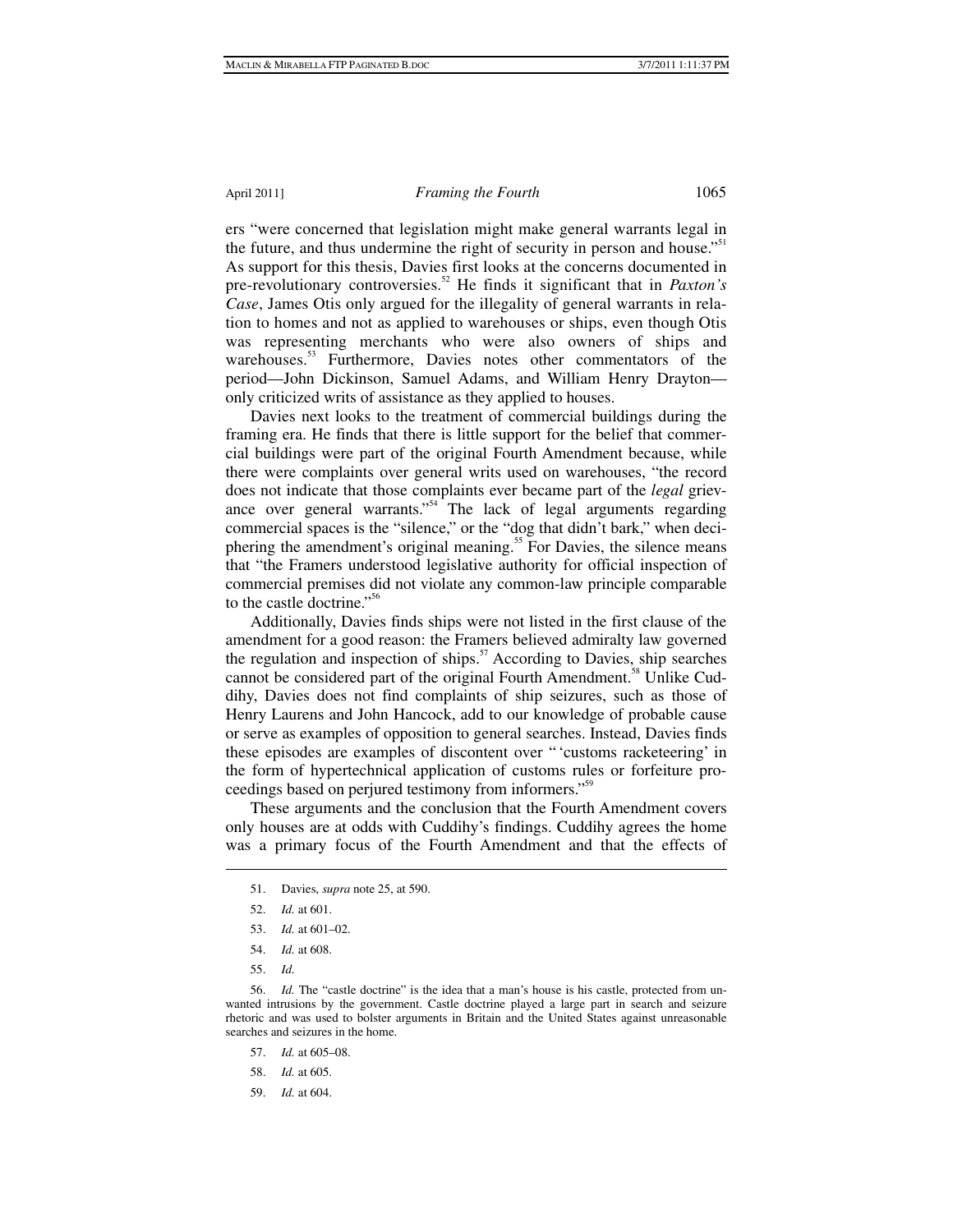general warrants and writs of assistance on the home incited the most discussion and discontent (p. 766). The concept of a man's house being his castle held a significant place in framing-era rhetoric, and Cuddihy acknowledges the importance of that concept (pp. lix–lxvi). However, he also asserts that ships, like commercial buildings, were intended to receive some level of protection (p. 746). In particular, Cuddihy finds that discontent over customs searches of ships shows that "Americans increasingly regarded not only houses but ships as castles" (p. 591). Cuddihy's theory on searches of ships draws on federal legislation. He notes that section 20 of the Judiciary Act of 1789 "gave federal district courts 'exclusive original cognizance of all civil causes of admiralty and maritime jurisdiction,' including over all seizures made under U.S. law on the high seas and in harbors" (p. 782). Thus, Cuddihy maintains, the problem with Davies' view on ship searches is that probable cause had already been an essential inquiry under admiralty law, and that "Section 20 seems not to extinguish probable cause for maritime seizure but to afford potential for its operation" (p. 782). Cuddihy concedes, however, that the level of protection afforded ships and commercial buildings was ambiguous, and that "[s]tructures [were] afforded the privacy of houses to the extent that they resembled them. Dwelling houses were castles, but ships were not, and places of business affecting the public interest were somewhere in between" (pp. 743–46).

# c. *Disagreement over Whether Warrantless Searches Are Included in the Original Understanding of the Fourth Amendment*

Beyond issues of location covered by "unreasonable search and seizure," Davies also argues that the amendment did not cover warrantless searches; it was intended to prevent the issuance of general warrants.<sup>60</sup> To support the point, Davies scrutinizes common-law search and seizure doctrine; specifically, he analyzes the authority of peace officers to engage in warrantless searches.

At the Fourth Amendment's framing, Davies finds that the duties of peace officers were narrow. "Constables were expected to preserve order by keeping an eye on taverns, controlling drunks, apprehending vagrants, and responding to 'affrays' (fights) and other disturbances  $\dots$  ... <sup>561</sup> An officer's authority to make discretionary, warrantless arrests was very limited and required that he be certain of his facts. $62$  Warrantless searches were also very restricted. Absent exigency, common-law sources "did not identify *any* positive justification for a warrantless search of a house."<sup>63</sup> In order to conduct searches of houses officers had to be given orders from a justice of the

 <sup>60.</sup> *Id.* at 600–11.

 <sup>61.</sup> *Id.* at 621.

 <sup>62.</sup> *See id.* at 632–33.

 <sup>63.</sup> *Id.* at 646.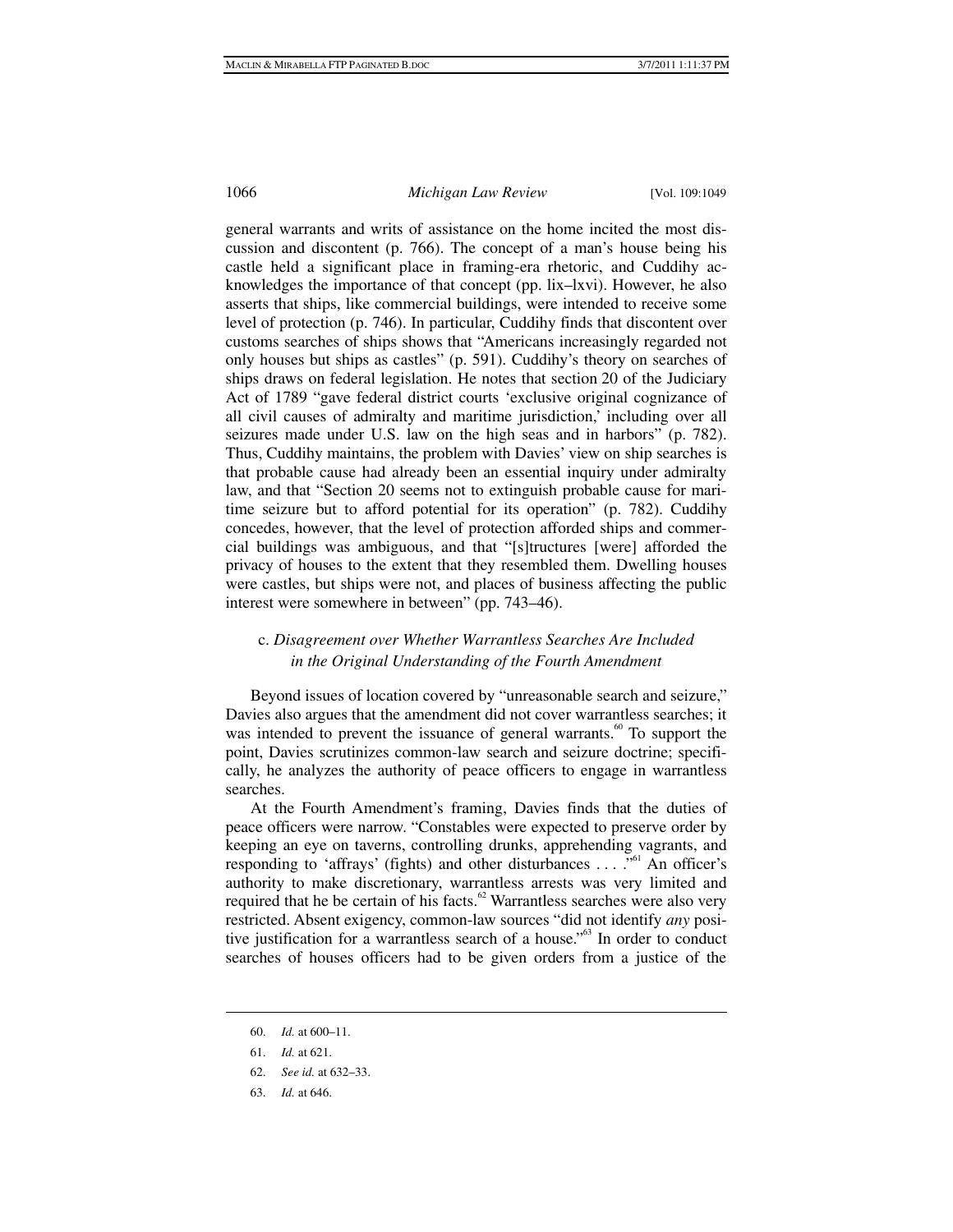peace.64 The only means a justice of the peace had for issuing instructions to officers was through a warrant.<sup>65</sup> Silence regarding an officer's warrantless authority to enter houses for arrests or search, coupled with warrant requirements in order to direct their actions, leads Davies to conclude that the Framers understood searches and seizures could only be carried out by valid warrants.<sup>66</sup> Therefore, Davies concludes, the Framers only sought to restrict searches and seizures by general warrant.<sup>67</sup>

Cuddihy concedes that the Framers did conceive of some warrantless searches being constitutional, but finds that the "constitutional scope for a major category of those searches cannot be calibrated, however, because . . . the evidence [is] inadequate" (p. 768). The legality of some warrantless searches, however, does not dissuade Cuddihy from believing that the Framers considered most warrantless searches unreasonable. Cuddihy finds support for this belief in the history of ship searches (pp. 591–92), but also in reaction to excise searches which he claims were "almost synonymous" with warrantless searches (p. 780). Regarding house-to-house searches, Cuddihy says that warrantless and warrant-required house searches were "interwove $[n]$  to the point of interpenetration" (p. 781). Therefore, where Davies finds silence, Cuddihy finds evidence. In particular, Cuddihy draws on three declarations by the Continental Congress regarding customs searches as support for his view that warrantless intrusions are covered by the amendment.<sup>88</sup> Regarding legal commentators, Cuddihy says that "[o]f the fifteen pamphleteers and essayists who addressed search and seizure in the aftermath of the constitutional convention of 1787, nearly half . . . blasted warrantless house searches as well as general warrants" (pp. 780– 81).

 <sup>64.</sup> *Id.* at 623–24.

 <sup>65.</sup> *Id.*

 <sup>66.</sup> *Id.* at 649. Professor Steinberg disagrees with Davies's argument regarding warrantless intrusions. Steinberg finds that "the lack of debate about warrantless house searches likely occurred because in early America, 'the common law apparently provided no justification for a search of a house beyond the ministerial execution of a valid search warrant.' In other words, everyone agreed that warrantless house searches were impermissible." David E. Steinberg, *The Original Understanding of Unreasonable Searches and Seizures*, 56 Fla. L. Rev. 1051, 1082 n.230 (2004) (citation omitted).

 <sup>67.</sup> Davies, *supra* note 25, at 649–50.

 <sup>68.</sup> P. 779. The first two declarations were made on October 21, 1774, and October 26, 1774, and were addressed to the American people and to King George III, respectively. P. 779. In one declaration, Congress "denounced the power of the Commissioners of Customs 'to break open and enter houses without the authority of any civil magistrate founded on legal information.' " P. 779. The third declaration was also made on October 26, 1774, in which Congress described excises to Quebec as " 'the horror of all free states . . . the most odious of taxes' whereby 'insolent' excise-men would enter 'houses the scenes of domestic peace and comfort and called the castles of English subjects in the books of their law.' " P. 779 (alteration in original).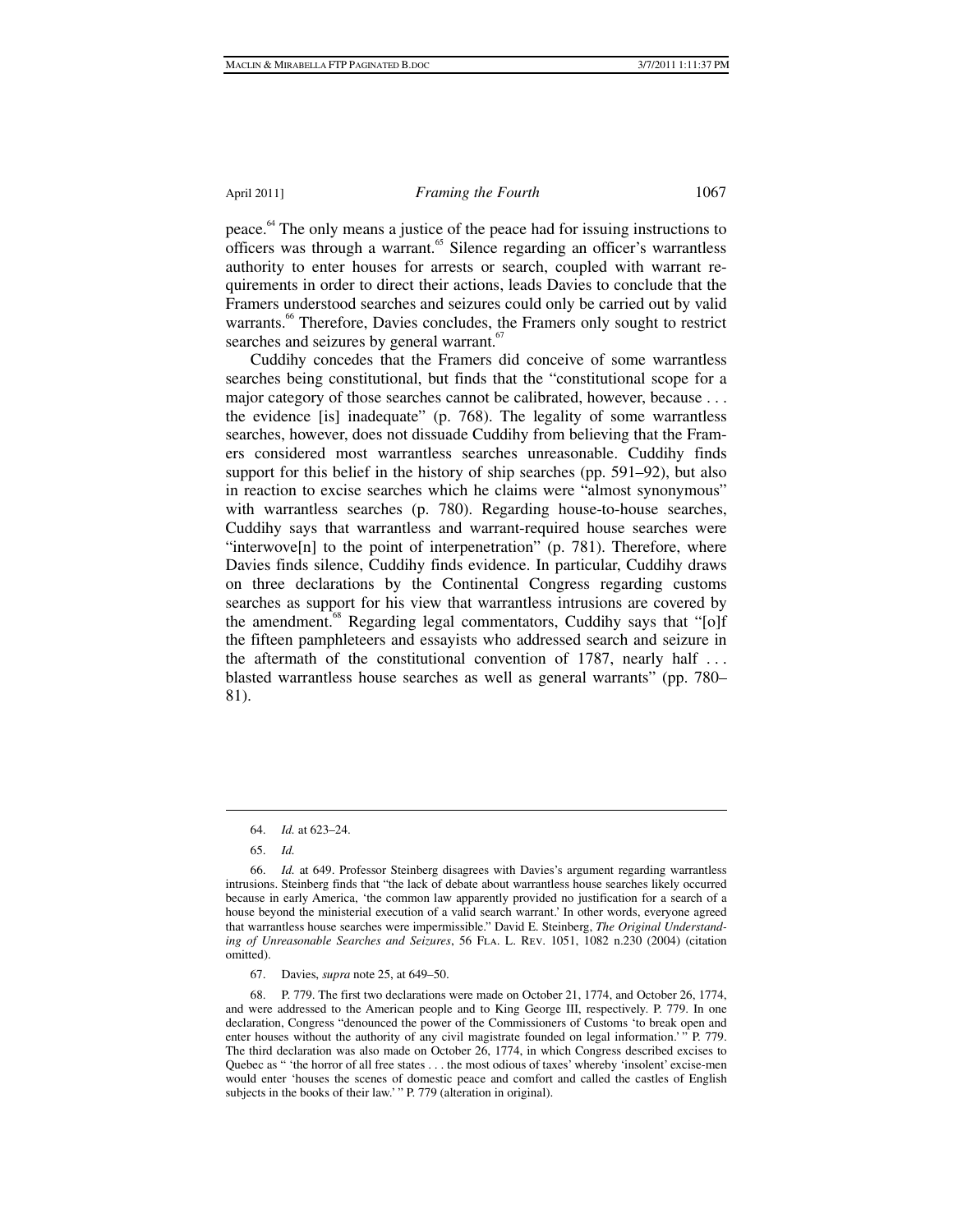# 2. *Agreement: The Use of History in Modern Fourth Amendment Jurisprudence*

Davies and Cuddihy clash over the concept of "unreasonable search and seizures" and spar over the scope of the amendment. Despite these opposing interpretations, we find their differences are less important than their agreement on a larger point. When it comes to the question of how history can help the Supreme Court decide modern Fourth Amendment issues, Cuddihy and Davies share common ground.

Like Cuddihy, Davies concludes that illuminating the amendment's history has limits because the Framers could not have anticipated the developments that have occurred in search and seizure doctrine.<sup>69</sup> Modern changes in criminal procedure, including the increase in police officer discretion and emphasis on legislative codes instead of the common law, have "destroyed the common-law premises that had grounded the Framers' belief that a ban against general warrants would suffice to ensure the right to be secure in person and house."<sup>70</sup> Instead, Davies believes the "value of recovering the authentic history of search and seizure doctrine lies largely in the broader prospective it provides."<sup>71</sup>

The broader prospective provided by an understanding of history that Davies identifies is not significantly different than Cuddihy's identification of "privacy" as being the Framers' main concern. The underlying vision of the amendment, according to Davies, is checking the discretionary power of law enforcement officials. The Framers "focused on banning general warrants because they perceived the general warrant as the only means by which discretionary search authority might be conferred."<sup>72</sup> Davies believes that "[i]f there is any term in the text that might be described as the core or essence of the provision, 'right to be secure' is the leading candidate."<sup>3</sup> Modern interpretations of the amendment should not "render the right to be secure a practical nullity."<sup> $\frac{1}{4}$ </sup>

# B. *Fabio Arcila*

Professor Fabio Arcila describes Cuddihy's scholarship as "the leading historical account of the Fourth Amendment,"<sup>5</sup> and it is evident from Ar-

- 73. *Id.*
- 74. *Id.*

 <sup>69.</sup> *Compare* pp. 771–72, *with* Davies, *supra* note 25, at 724.

 <sup>70.</sup> Davies, *supra* note 25, at 725.

 <sup>71.</sup> *Id.* at 748.

 <sup>72.</sup> *Id.* at 741. Davies continues: the Framers "did not mean to approve of, nor facilitate the development of, warrantless discretionary authority; rather, they did not conceive of the possibility that future generations would confer discretionary authority on ordinary officers by means other than general warrants." *Id.*

 <sup>75.</sup> Fabio Arcila, Jr., *In the Trenches: Searches and the Misunderstood Common-Law History of Suspicion and Probable Cause*, 10 U. Pa. J. Const. L. 1, 5 (2007) [hereinafter Arcila, *Trenches*].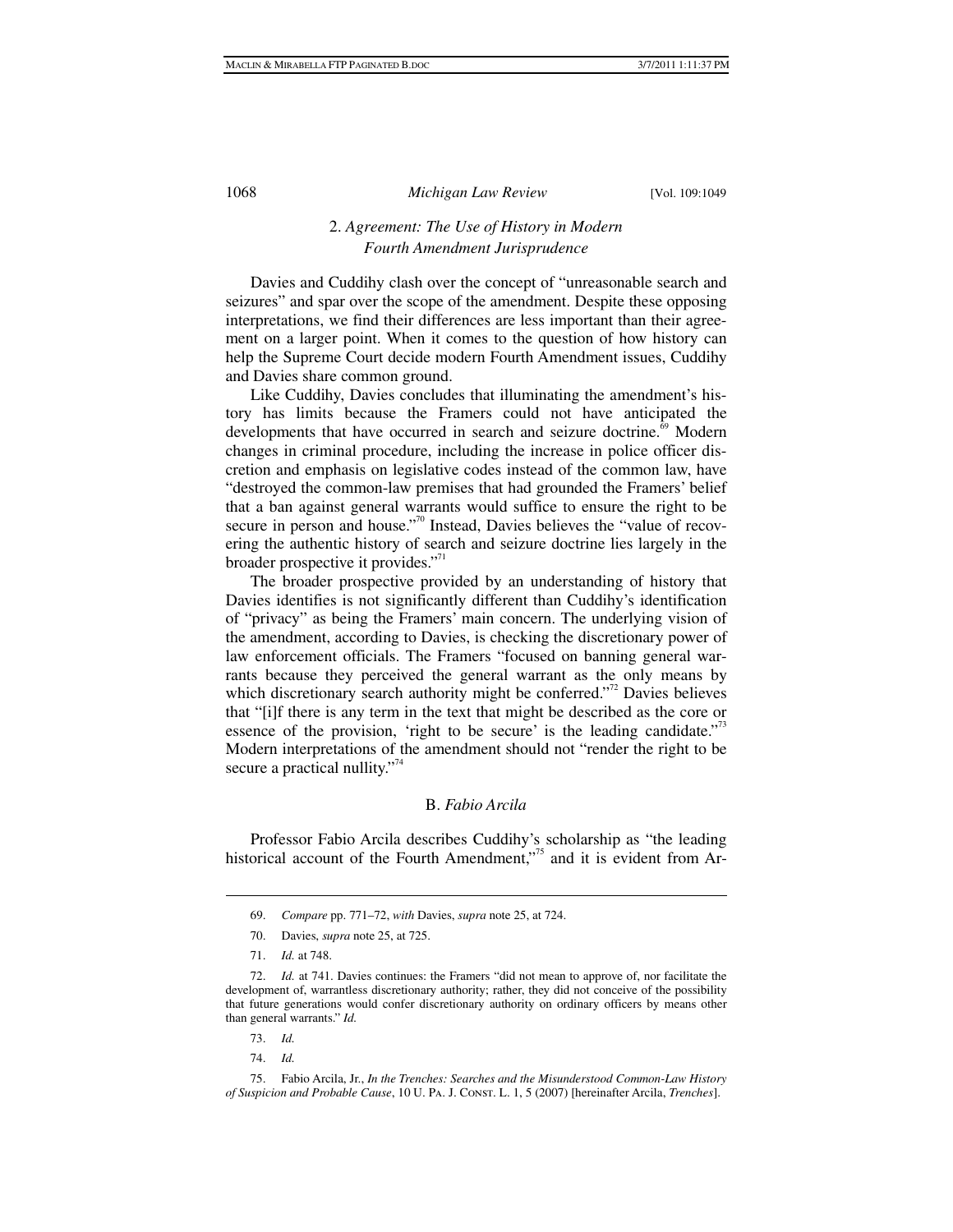$\overline{a}$ 

#### April 2011] *Framing the Fourth* 1069

cila's many articles that Cuddihy has been an influential starting point for Arcila's research. Although Arcila recognizes Cuddihy's contributions, the two arrive at different places after examining the historical record regarding probable cause.

As an initial matter, Arcila agrees with Cuddihy that the historical record shows an unsettled and equivocal understanding of probable cause during the period between 1787 and 1825, which Arcila calls the "Framers' era."<sup>76</sup> Their conclusions diverge, however, on the question of judicial independence to issue warrants. For example, during the period between 1777 and 1782, Cuddihy finds that judicial sentryship "was still the exception" and that many state statutes "made the granting of the warrant obligatory rather than optional" (p. 756). Around the time of the Fourth Amendment's adoption, Cuddihy concludes that "probable cause was in a state of flux" because two federal statutes—the Collection Act of 1789 and the Excise Act of 1791—"embraced opposing concepts of judicial sentryship and different thresholds of reasonableness for search warrants" (p. 768). While the Collection Act did not give magistrates discretion in administering warrants and placed legal obstacles in front of citizens in order to shield officers, the Excise Act of 1791 allowed for "reasonable cause of suspicion to be made out to the satisfaction of  $\dots$  [a] judge or justice" (p. 757). For Cuddihy, these opposing concepts of probable cause show "not one but several 'original meanings [of] probable cause' " (p. 768).

Arcila, on the other hand, ultimately concludes that judicial sentryship, although a goal articulated by the Framers, was not part of the day-to-day practice of ordinary justices of the peace who issued warrants. While identifying an array of "legal elites" who advocated for the independence of judges, Arcila finds that "abundant reasons exist to believe that the non-elites who actually engaged in search warrant practice may not have followed" the guidance on judicial sentryship.<sup>77</sup> He examines American justice-of-the-peace manuals, legal treatises, legal forms, and search warrant forms, which he finds "easily could have led justices of the peace to believe that a sentryship role was, at most, optional."<sup>78</sup> Looking beyond the

 <sup>76.</sup> *Id.* at 8. Regarding the meaning of probable cause during the framing era, Arcila writes that "the phrase 'probable cause' could easily have been equated with a mere unreasoned 'hunch,' rather than with a reasoned basis for belief grounded in an articulable set of underlying facts." *Id.* at 44. In a subsequent article, Arcila states that the concept of probable cause under the common law and in civil statutes remained "murky." Fabio Arcila, Jr., *The Framers' Search Power: The Misunderstood Statutory History of Suspicion & Probable Cause*, 50 B.C. L. Rev. 363, 423 (2009) [hereinafter Arcila, *Search Power*].

 <sup>77.</sup> Arcila, *Trenches*, *supra* note 75, at 24.

 <sup>78.</sup> *Id.* at 24 (emphasis omitted). Arcila notes that the concept of judicial sentryship "may have significantly influenced the Framers and other elites of the legal profession. But evidence suggests that probable-cause sentryship may well have been treated quite differently in the lower courts, where non-elites implemented search and seizure law on a daily basis." *Id.* at 55. David Steinberg has taken issue with Arcila's treatment of judicial sentryship, finding that "Arcila describes warrant review in the black-and-white terms of 'sentryship' and 'ministerial,' [when] in truth, review of warrants probably often fell somewhere in the large gray area in between." David E. Steinberg, *Probable Cause, Reasonableness, and the Importance of Fourth Amendment History: A Response to Professor Arcila*, 10 U. Pa. J. Const. L. 1211, 1216 (2007). Furthermore, Steinberg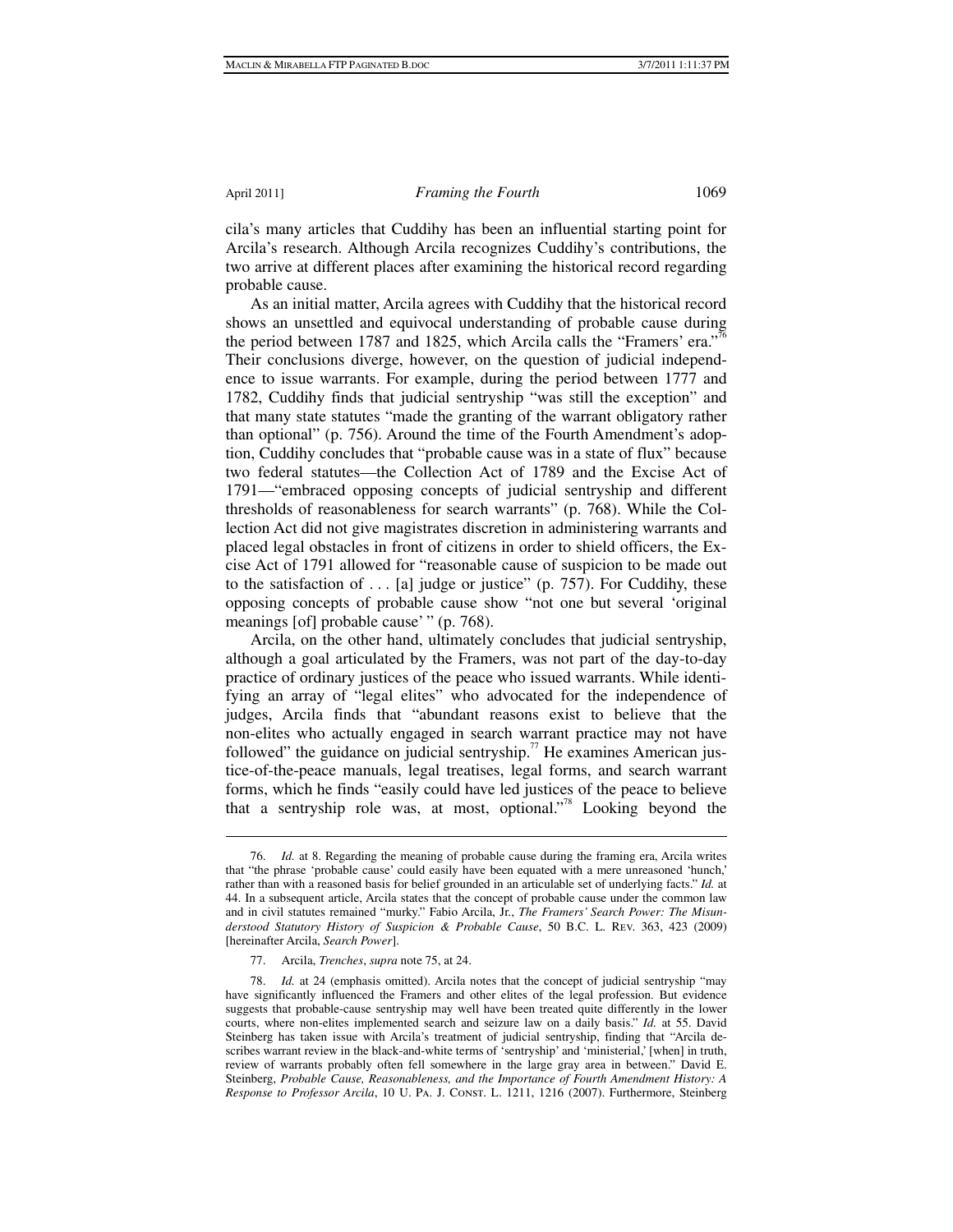provisions of the Collection and Excise Acts to other framing-era civilsearch statutes, Arcila concludes that the Excise Act's probable-cause formulation was exceptional and did not represent the Framers' views.<sup>79</sup> Thus, like Cuddihy, Arcila finds framing-era probable-cause doctrine to be unsettled. But Arcila argues that judges "may not" have exercised independence when issuing warrants, $\frac{80}{10}$  and therefore concludes that judicial sentryship was not a major part of the original understanding of probable cause. In a later article, Arcila contends that it is not clear whether judges "would have inquired into the grounds of probable cause if, as was often the case, such information was not initially available.<sup> $381$ </sup> He also argues that because probable cause could be established by flimsy allegations during the framing era, the concept of probable cause did not offer "a meaningful level of search or seizure protection."<sup>82</sup>

Arcila and Cuddihy also disagree on whether probable cause was required for warrantless searches. Unlike Cuddihy, who finds suspicion requirements for general searches of ships indicative of an evolving idea of probable cause, Arcila finds that the "Framers knew how to statutorily require prior suspicion, but consciously chose not to impose such a requirement for maritime customs searches."<sup>83</sup> While Cuddihy is unwilling to draw conclusions about the status of probable cause at the time of framing, Arcila reads history as confirming that probable-cause and suspicion requirements were not required to legitimize warrantless searches.<sup>84</sup> Indeed, he states that as a matter text and history, "[t]he Framers never intended for the Fourth Amendment to impose any generalized suspicion requirement.<sup>585</sup>

Arcila believes his historical conclusions help provide an answer to whether the Fourth Amendment requires a warrant to make a search constitutional. Specifically, Arcila contends his findings on the meaning of judicial sentryship and probable cause undermine arguments for the "warrant preference" rule.<sup>86</sup> While Arcila concedes that the suspicion and probable-cause

 81. Fabio Arcila, Jr., *The Death of Suspicion*, 51 Wm. & Mary L. Rev. 1275, 1312 (2010) [hereinafter Arcila, *Death of Suspicion*].

82. *Id.* at 1314.

1

- 83. *Id.* at 1298–99.
- 84. *Id.* at 1303.

 85. *Id.* at 1294. *But cf.* Vernonia Sch. Dist. 47J v. Acton, 515 U.S. 646, 669 (1995) (O'Connor, J., dissenting) (noting that the Framers strongly opposed general searches without particularized suspicion); Thomas K. Clancy, *The Role of Individualized Suspicion in Assessing the Reasonableness of Searches and Seizures*, 25 U. Mem. L. Rev. 483, 528–29 (1995) (same).

86. *See generally* Arcila, *Death of Suspicion, supra* note 81.

says that probable cause has always been a "fluid concept" that has evolved over time and that Arcila's characterization of probable cause dismisses the "clear trend . . . toward a thorough review process." *Id.* at 1216–17.

 <sup>79.</sup> Arcila, *Search Power*, *supra* note 76, at 410–11 ("Hamilton's 1791 Excise Act is not broadly representative of the Framers' views for two reasons. First, the model it represented . . . is quantitatively rare, having been followed . . . in only three subsequent statutory acts, for a total of four. By contrast, the 1789 Collection Act model . . . was followed in at least 32 subsequent statutory acts, for a total of 33.").

 <sup>80.</sup> Arcila, *Trenches*, *supra* note 75, at 55.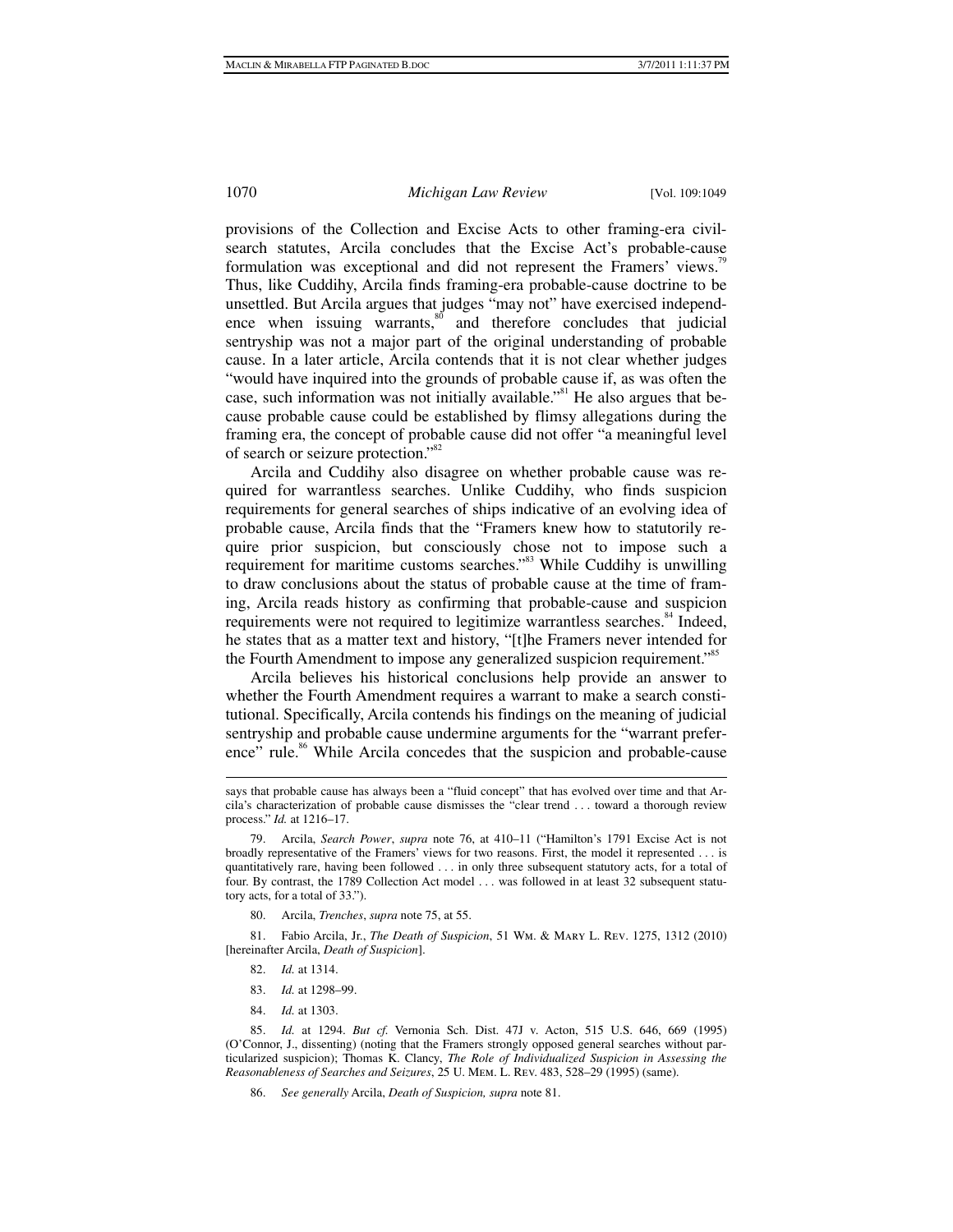requirements protect against governmental overreaching, he nevertheless asserts that the aggressive judicial sentryship that supporters of the Warrant Clause argue for is "at odds with an historical understanding of probable cause, in which it is likely that sentryship took an aggressive form only inconsistently at best, and may have often ranged from lax to essentially non-existent."<sup>87</sup> Arcila believes that history supports an interpretation of the Fourth Amendment that comports with a "reasonableness" balancing model.<sup>88</sup>

By concluding that evidence of weaker probable-cause standards implies the primacy of the Reasonableness Clause, Arcila dismisses the important points that Cuddihy's (and Davies') research reveals. Despite his review of thousands of sources, Cuddihy's book does not reveal a developing concept of general reasonableness in the framing era as Arcila argues. As noted above, Cuddihy concludes that the term "unreasonable search and seizure" was not meant as a broad concept, but consisted of specific categories of search and seizure that had gained a consensus by 1791. Finally, Cuddihy's review of history identifies an overarching principle of curbing government search and seizure discretion.<sup>89</sup> These findings undercut the view that the amendment was intended to embody a general reasonableness model.

# III. The Supreme Court and Fourth Amendment History

The Fourth Amendment's deep roots in the framing era mean that history inevitably has a certain attraction for some Justices when deciding search and seizure issues. Of all of the Justices who have served on the Court, Felix Frankfurter stands out as the one who "sought the fourth amendment's meaning in its history"<sup>90</sup> Fittingly, a practice known to the Framers—unrestrained police searches of homes and businesses incident to arrest—prompted some of Frankfurter's most memorable statements about history and the Fourth Amendment.<sup>91</sup> Frankfurter's reflections were an important part of a nearly century-long debate among the Justices over the scope of an officer's authority to search incident to arrest. Starting in the late 1920s and continuing through the late 1960s, the Justices argued about the authority of the police to search premises in which an arrest was made.

 <sup>87.</sup> Arcila, *Trenches*, *supra* note 75, at 59.

 <sup>88.</sup> Arcila endorses Professor Amar's claim that the Fourth Amendment is simply about "reasonableness." Arcila, *Death of Suspicion*, *supra* note 81, at 1294–95 (*citing* Amar, *supra* note 46, at 782–85). Amar's assertions have been thoroughly critiqued in numerous articles, including in Cuddihy's afterword, and so will not be recounted here. Pp. 773–82; *see also* Davies, *supra* note 25; Donald Dripps, *Akhil Amar on Criminal Procedure and Constitutional Law: "Here I Go Down That Wrong Road Again"*, 74 N.C. L. Rev. 1559 (1996); Maclin, *Complexity*, *supra* note 23.

Interestingly, Arcila states that "[l]imiting governmental discretion is probably the core Fourth Amendment value." Arcila, *Death of Suspicion*, *supra* note 81, at 1326.

 <sup>90.</sup> Amsterdam, *supra* note 36, at 397.

 <sup>91.</sup> *See*, *e.g.*, United States v. Rabinowitz, 339 U.S. 56, 68–69 (1950) (Frankfurter, J., dissenting); Harris v. United States, 331 U.S. 145, 156–57 (1947) (Frankfurter, J., dissenting).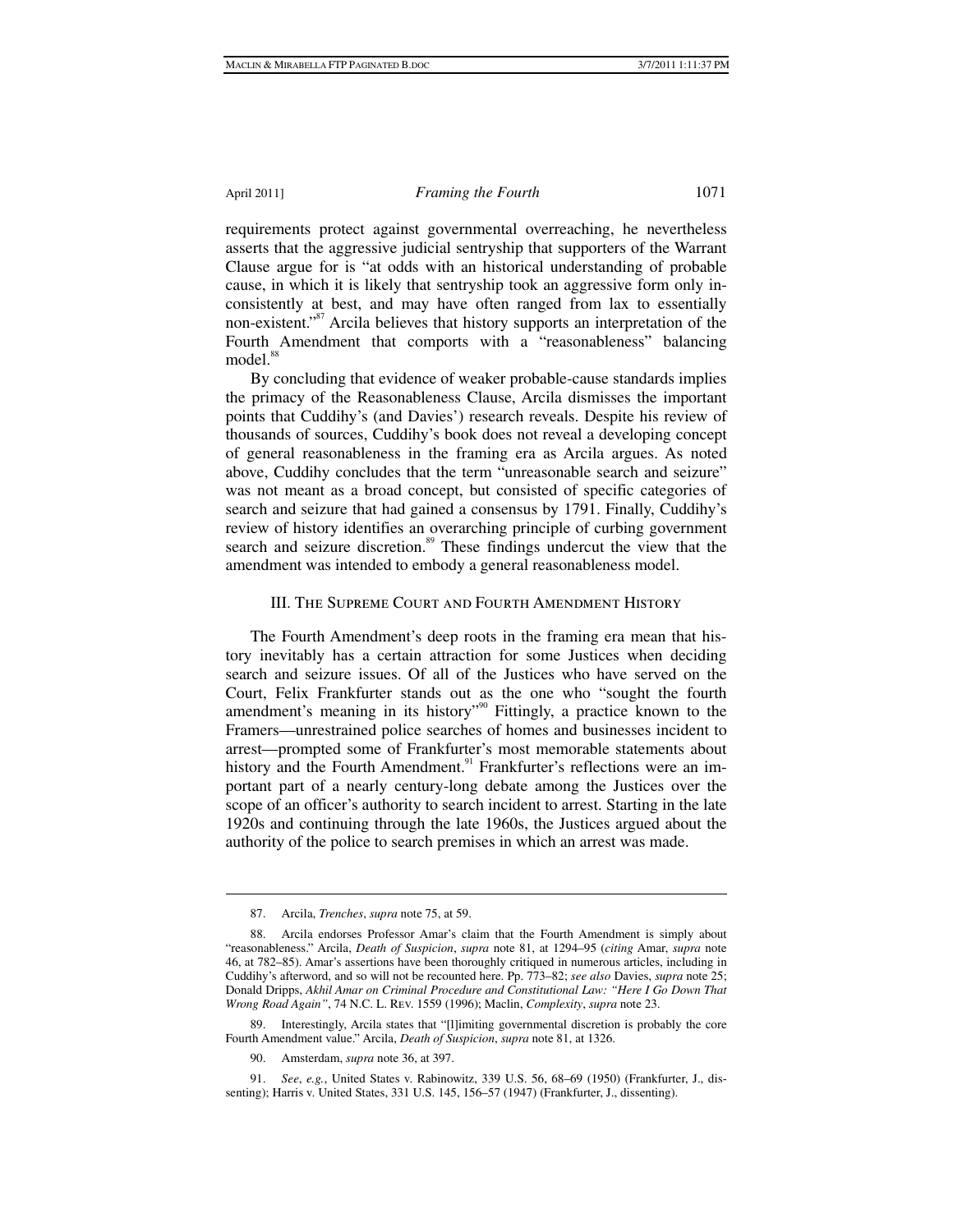In 1981, the Justices fought over the power of the police to search vehicles incident to the arrest of a vehicle's occupant. *New York v. Belton* held that when police arrest the occupant of a car, they may, "as a contemporaneous incident of that arrest, search the passenger compartment of that automobile."<sup>92</sup> In the Court's latest rulings, *Arizona v. Gant*<sup>33</sup> and *Thornton v. United States*, 94 the Justices were divided over an officer's authority to search a car incident to the arrest of the driver. *Thornton* extended *Belton* and ruled that police could search the passenger compartment of a vehicle incident to the arrest of a person who had exited the vehicle. *Gant*, on the other hand, signaled a retreat from the direction of *Belton* and *Thornton*. Written by Justice Stevens, who sharply criticized the reasoning and holdings in *Belton* and *Thornton*, *Gant* announced a two-part holding: First, the Court held that the rule of *Belton* does not permit a search of a car "after the arrestee has been secured and cannot access the interior of the vehicle" at the time of the search. Second, adopting the rule Justice Scalia urged in his concurrence in *Thornton*, *Gant* concluded that "circumstances unique to the automobile context justify a search incident to arrest when it is reasonable to believe that evidence of the offense of arrest might be found in the vehicle."95

In *Thornton* and *Gant*, Justice Scalia endeavored to have history guide his vote. In *Gant*, Scalia stated that "the historical scope of officers' authority to search vehicles incident to arrest is uncertain."96 Because of this uncertainty, Justice Scalia looked to "traditional standards of reasonableness," and concluded "a vehicle search incident to arrest is *ipso facto* 'reasonable' only when the object of the search is evidence of the crime for which the arrest was made, or of another crime that the officer has probable cause to believe occurred."<sup>97</sup> Justice Scalia's conclusion that the historical scope of an officer's authority to search a vehicle incident to arrest is "uncertain" is fairly consistent with Cuddihy's findings, but the approaches taken by Scalia and Cuddihy to reach this conclusion are noticeably different.

Justice Scalia states that "numerous earlier authorities" support a general interest in seizing evidence relevant to the crime for which the suspect has been arrested.<sup>98</sup> However, Scalia only cites mid-nineteenth century and early twentieth century sources to support his claim. He concedes that historical sources support a "narrower focus" of an officer's search incident to arrest authority and he cites a 1758 essay on a constable's power and the influen-

 <sup>92. 453</sup> U.S. 454, 460 (1981).

 <sup>93. 129</sup> S. Ct. 1710 (2009).

 <sup>94. 541</sup> U.S. 615 (2004).

 <sup>95.</sup> *Gant*, 129 S. Ct. at 1719 (internal quotation marks omitted).

 <sup>96.</sup> *Id.* at 1724 (Scalia, J., concurring).

 <sup>97.</sup> *Id.* at 1724–25.

 <sup>98.</sup> *Thornton*, 541 U.S. at 629 (Scalia, J., concurring).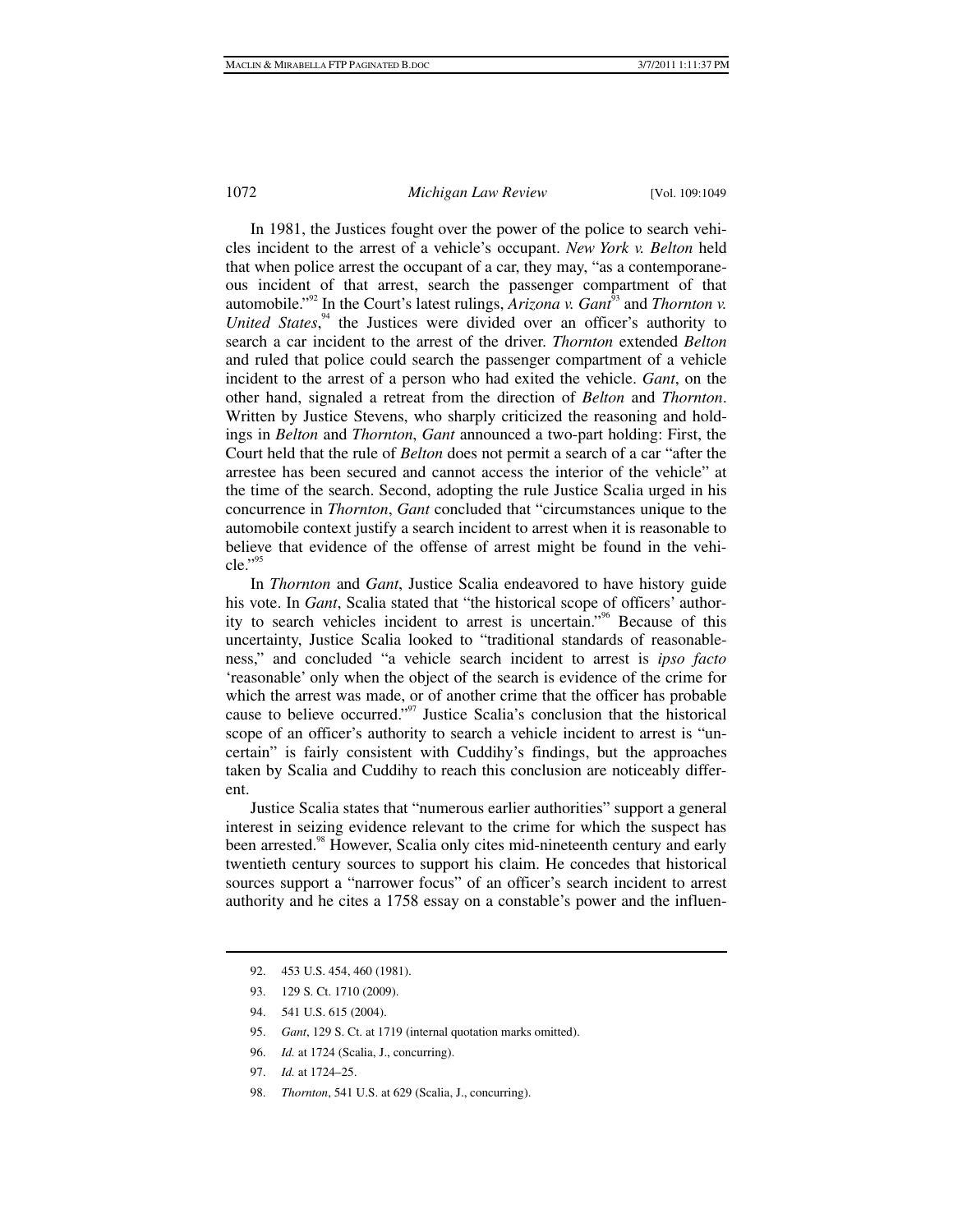tial ruling in *Entick v. Carrington*. 99 Nonetheless, Justice Scalia finds that either a general interest in gathering evidence related to the crime of arrest or a narrow rule restricting an officer's search authority to preventing concealment or destruction of evidence "are plausible accounts of what the Constitution requires."<sup>100</sup> Because he finds "uncertainty" regarding the historical scope of an officer's power to search vehicles incident to arrest, Justice Scalia is willing to allow a general interest in evidence gathering to determine the outcome in *Thornton* and *Gant*.

Justice Scalia provides scant evidence on the Framers' view of a constable's power to search locations incident to arrest. Nor does he acknowledge the absence of evidence concerning the Framers' thinking on searches of wagons and carts. In fact, he offers "no historical evidence that automatic searches of places near arrestees for evidence of their crimes was, or would have been, acceptable to those who designed and adopted constitutional protection against unreasonable searches and seizures."<sup>101</sup>

In contrast to Scalia's analysis, Cuddihy's determinations concerning an officer's authority to search a location incident to arrest are specifically focused on the framing era. During the pre-revolutionary period, legal commentators did not recognize a constable's power to search an arrestee's home incident to arrest. Cuddihy explains that the "legal authors of 1761–76 agreed that houses could be broken into to consummate the arrest process, but they did not also say that houses could be searched during that process" (p. 578). "The assumption of most legal authorities, in other words, was that arrests and arrest warrants were not excuses to conduct general searches" (p. 578). Furthermore, in 1763, Chief Justice Charles Pratt, the author of *Entick v. Carrington*, "interpreted the common law as an implied prohibition of seizure incident to arrest" (p. 578). Pratt told William Pitt that while houses could be forcibly entered in cases involving felonies and flagrant situations, "the arresting officer could 'apprehend nothing but the Person' and thereby assumed that houses afforded privacy even in exigent circumstances" (p. 578). To be sure, constables did not always follow the teachings of framingera legal experts; arrest warrants were occasionally used as means to conduct wide-ranging searches and seizures of homes and other premises (pp. 578, 419). In sum, "the arrest process permitted searches and seizures of vast scope in 1776," but a consensus was emerging among legal authorities that such intrusions "should be restrained" (p. 579).

Cuddihy reports that, after Independence, the scope of an officer's power to search incident to arrest remained unsettled. Between 1783 and 1789, neither the results from reported trials nor contemporaneous legal treatises had defined an officer's power to search a location incident to arrest. According to Cuddihy, "[T]reatises and cases said only that officials could

 $\overline{a}$ 

 <sup>99. 95</sup> Eng. Rep. 807 (1765). *Entick* held invalid the seizure of private papers pursuant to a search warrant. P. 453–58.

 <sup>100.</sup> *Thornton*, 541 U.S. at 631 (Scalia, J., concurring).

 <sup>101.</sup> James J. Tomkovicz, *Divining and Designing the Future of the Search Incident to Arrest Doctrine: Avoiding Instability, Irrationality, and Infidelity, 2007 U. ILL. L. REV. 1417, 1459.*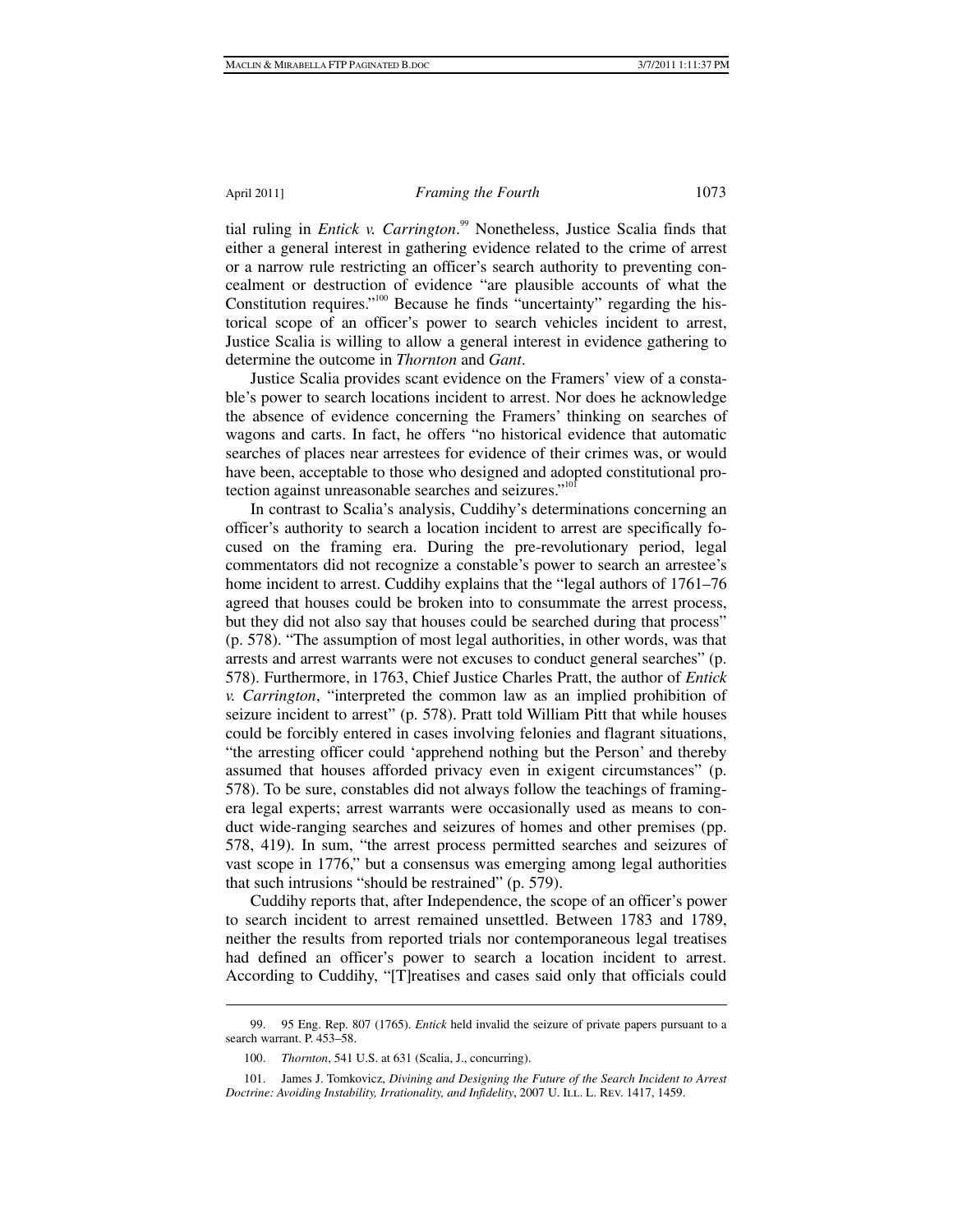force open doors to serve arrest warrants, not if they could search after achieving entrance or how far" (p. 768). Therefore, although the historical sources of the framing era did not definitively resolve the question that we confront today, "[t]he men who wrote and ratified the Fourth Amendment assumed some ambit of search-incident-to-arrest, but they neglected to announce its perimeter" (p. 769).

Concededly, the quality and breadth of Cuddihy's study has not been previously available to the Justices. Before Cuddihy, the Court cited Telford Taylor's book as support for a broad interpretation of an officer's power to search a home incident to arrest.<sup>102</sup> Taylor claimed that the search of an "arrestee's person and premises is as old as the institution of arrest itself," and that this practice had "the full approval of bench and bar, in the time of George III."<sup>103</sup> Indeed, Taylor wrote that there is "no evidence" that the persons who wrote the federal and early state constitutions "had in mind warrantless searches incident to arrest."<sup>104</sup> The "original understanding" was that such searches "were quite normal and, in the language of the fourth amendment, 'reasonable.' "<sup>105</sup>

Cuddihy's findings undermine Taylor's assertion that there is "no evidence" that the Framers thought about searches incident to arrest. In addition, Davies has demonstrated the historical weakness of Taylor's position. Davies's research reveals that the common law recognized search warrants for stolen goods and permitted the seizure of "weapons or stolen property from the 'possession' of an arrestee as an 'incident' of a lawful arrest made with or without a warrant," but that "those appear to have been the only forms of search authority recognized in framing-era common law."<sup>106</sup> Davies has documented that the "[r]eported decisions regarding the allowable scope of search incident to arrest first became evident in court records during the late nineteenth century."<sup>107</sup> He believes that the likely explanation for why courts started questioning police power to search a home or business incident to arrest was not that authority to search incident to arrest was taken for granted prior to the adoption of the Fourth Amendment, as Taylor asserts, but rather that state officers in the late 1800s had obtained ex officio power to make warrantless arrests and officers began "testing the limits of their expanded authority to make warrantless arrests and warrantless searches incident to them."<sup>108</sup>

Justice Scalia's use of history in *Thornton* and *Gant* illustrates the pitfalls of deciding modern Fourth Amendment issues with a historical

1

108. *Id.*

 <sup>102.</sup> United States v. Robinson, 414 U.S. 218, 233 n.3 (1973) (citing Taylor, *supra* note 46, at 44–45).

 <sup>103.</sup> Taylor, *supra* note 46, at 28–29.

 <sup>104.</sup> *Id.* at 39.

 <sup>105.</sup> *Id.*

 <sup>106.</sup> Davies, *supra* note 25, at 627.

 <sup>107.</sup> *Id.* at 638 n.250.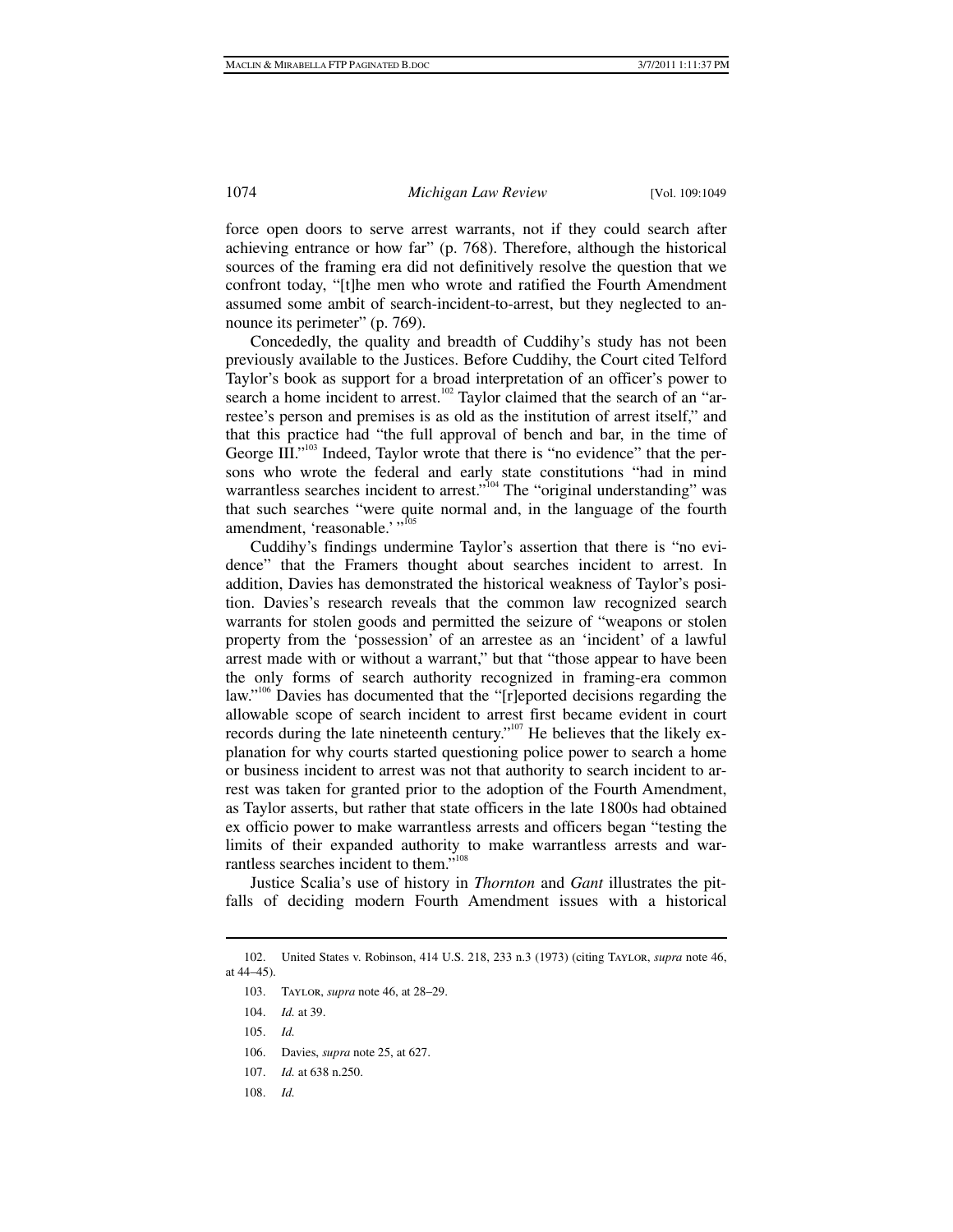analysis. But if the Court is adamant—as Scalia declared in *Houghton* about consulting the Framers' thinking on the subject of search incident to arrest, we believe that judges only make things worse by focusing on specific historical legal practices in order to identify the "original meaning" of the Fourth Amendment. "First, it is important to distinguish—as Justice Frankfurter did—between the use of background history to establish that the Framers of the Bill of Rights meant to limit or forbid a particular evil, and the use of background history to support the negative inference that they did not."<sup>109</sup>

Another problem with focusing on specific historical practices "is that modern judges have not been particularly successful in recounting the content of framing-era law."110 Cuddihy's scholarship reveals that the history of search and seizure law in Britain and America is too complex and insufficiently developed to provide clear answers for today's cases.<sup>111</sup> Rather than deciding cases based on an enigmatic "original intent," a better approach is to focus on the underlying value that the Framers sought to embrace when the Fourth Amendment was proposed. As one distinguished historian has written, "Bills of rights were educational documents; they provided the standards of certainty that enabled citizens to assess doubtful acts of government; and they worked best by inculcating the values they espoused among the people *and* their rulers.<sup>5,112</sup> We know from Cuddihy's work that the Framers wanted to protect privacy and control the discretionary search power of officials. That "original intent" cautions against allowing police the power to search a car incident to arrest of an occupant in the absence of probable cause.

#### **CONCLUSION**

The Fourth Amendment was adopted because the Framers experienced the suppression of liberty that came with discretionary searches and seizures. They knew that the privilege from unreasonable searches and seizures was essential to a free society. As Professor Kamisar rightly noted, "What good is freedom of speech or freedom of religion or any other freedom if law enforcement officers have unfettered power to violate a person's privacy and liberty when he sits in his home or drives his car or walks the streets?"<sup>113</sup>

For those who want to study the history of search and seizure law, Cuddihy's book "is the most ambitious history of the Fourth Amendment's origins yet undertaken by a professional historian"—it *is* "essential

 <sup>109.</sup> Amsterdam, *supra* note 36, at 397–98.

 <sup>110.</sup> Davies, *supra* note 25, at 742.

 <sup>111.</sup> *See* Cloud, *supra* note 8, at 1746.

 <sup>112.</sup> Jack N. Rakove, Original Meanings: Politics and Ideas in the Making of the CONSTITUTION 324 (1996).

 <sup>113.</sup> Yale Kamisar, *The Fourth Amendment And Its Exclusionary Rule*, The Champion, Sept./Oct. 1991, at 20, 21.